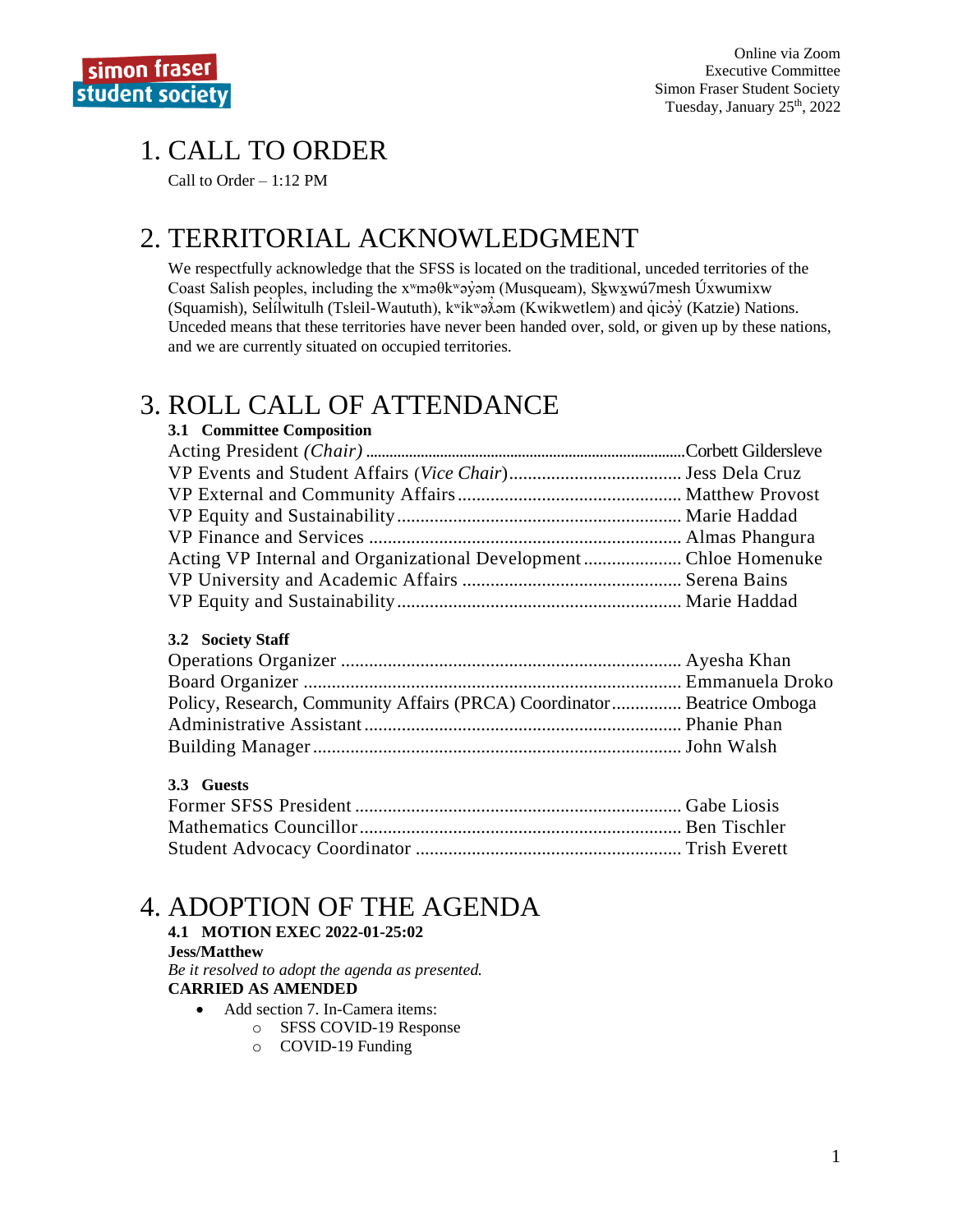

- o SFU Letter Response
- o Staff Review
- o Safety of Staff During Press Conferences and Town Halls
- Add section 8. Discussion and discussion items:
	- o 9.1 Review of COVID-19 Press Conference
	- o 9.2 Review of Gondola Town Hall
	- o 9.3 Notion Update for Executives
	- o 9.4 Spring Governance and Operational Plan
	- o 9.5 Urgent Additional Unmarked Graves at Williams Lake Residential School

# 5. REPORT ON MOTIONS PASSED BETWEEN MEETINGS VIA EMAIL

**5.1 SFSS Signing on to the ABCS Joint-Letter – MOTION EXEC 2022-01-25:03 SUBMITTED BY:** President (Chair) "Corbett Gildersleve" **ATTACHMENT:** Letter Addressing Student Safety

*Whereas the Alliance of BC Students (ABCS) has developed a joint-letter calling on Public Health Officer to change the guidance to post-secondary institutions to encourage more hybrid education options;*

*Whereas more hybrid education options would give students the ability to choose what is most safe for their individual circumstances;*

*Whereas this call to action is in line with the SFSS's statements and advocacy since the start of the pandemic;*

*Be it resolved that the Executive Committee approve the SFSS signing on to the ABCS joint-letter by submitting our logo to be added.*

#### **CARRIED VIA EMAIL**

**5.2 SFSS, TSSU & GSS Joint Open Letter Regarding SFU's Return to Campus Plan: Unsafe, Inadequate, and Inequitable – MOTION EXEC 2022-01-25:04**

**SUBMITTED BY:** VP Equity and Sustainability "Marie Haddad" **ATTACHMENT:** Master Draft TSSUxGSSxSFSS Draft Document Jan 2022 *Whereas SFU released an announcement on January 11th noting a return to campus for in-person instruction across the campus on January 24th;*

*Whereas SFU's decision was not made in consultation with the student, student leadership, union groups, and campus associations through appropriate and formal means;*

*Whereas on January 12th, the University of British Columbia announced a temporary return to campus on February 7th following proper consultation with Deans, academic heads, student leaders, and union groups or associations. It is imperative that SFU conduct a broad consultation, prioritizing marginalized community members, in order to serve the wider SFU community through the fifth wave of the pandemic.*

*Whereas the P.H.O noted that the Omricon variant has several mutations that are able to adhere to*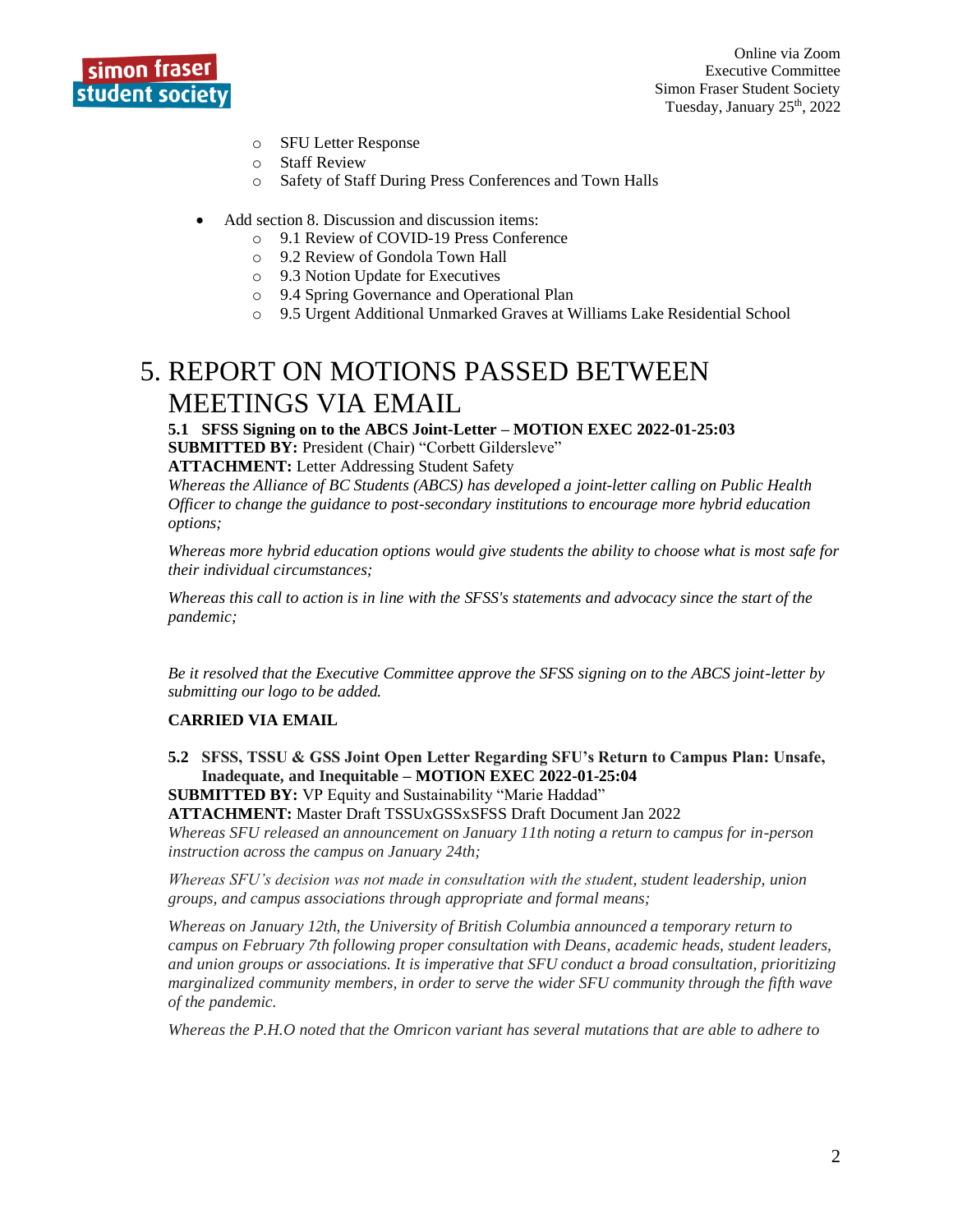*cells more easily. Due to mutations, immune escape can occur which is when people can be reinfected by the Omriocon variant. Further, the Omricon variant has been replicating in the upper respiratory tract, different from delta and the ancestral strain, which replicated in the lower respiratory tract in the lungs and this combination of factors allows the virus to spread more easily.*

*Whereas Long COVID symptoms (pro-longed symptoms) would be detrimental to the long-term wellbeing of students and many in the disabled community refer to this as ["Mass-Disabling Event"](https://www.thestar.com/news/gta/2022/01/10/canadians-with-disabilities-fell-through-the-cracks-in-the-pandemic-response-heres-what-needs-to-change-as-omicron-surges.html), as it has made (and will continue to make) more people disabled on a long-term basis. Additionally, given the lack of adequate safety measures, SFU has shown to be unprepared and unwilling to support disabled students on campus, much less the great deal more that will arise from COVID cases.*

*Whereas SFU is also not providing adequate safety measures in order to combat the transmission of the omicron variant with how increasingly contagious the variant is; whether that be providing adequate masks like N95 or KN95 or equivalent for workers and students (due to financial inaccessibility), class capacities, social distancing, appropriate ASHRAE guidelines for ventilation on all campuses.*

*Whereas SFU's mandatory return is being conducted despite the high transmissibility of the Omicron variant, the overwhelming impact it has had on the healthcare system, and the danger presented to disabled and immunocompromised SFU community members and the wider Metro Vancouver community.*

*Whereas the SFSS released a survey called the "Learning Experience and Covid-19 Student Feedback Survey" that received 5344 responses that indicated 61% of respondents felt unsafe at any point going to in-person classes during the fall semester as it related to COVID-19 and 45% of respondents preferred remote learning and 28% preferred hybrid mode of learning for the Spring 2022 semester.*

*Whereas students stated feelings of stress and anxiety, fear of infection, social interaction, and fatigue associated with in-person learning in the "Learning Experience and Covid-19 Student Feedback Survey"*

*Whereas VP Equity and Sustainability Marie Haddad has been working on a joint letter with TSSU, GSS, SFSS members, and SFSS DNA to draft a joint letter to SFU to address concerns above;*

*Whereas this joint letter calls on SFU to delay return to in-person campus learning until appropriate, strengthen on-campus protection measures, provide comprehensive and timely communication, expand student financial aid and support, support and assists instructors to alleviate the financial burden, immediately initiate and act on a broad public consultation.*

*Whereas the calls to action are within the SFSS's advocacy to protect students' physical health and wellbeing;*

*Be it resolved that the Executive Committee approve signing on to the joint letter titled "SFSS, TSSU & GSS Joint Open Letter Regarding SFU's Return to Campus Plan: Unsafe, Inadequate, and Inequitable" and endorse the email campaign called "Safe and Accessible Campus Return for All".*

#### **CARRIED VIA EMAIL**

## 6. REPORTS FROM COMMITTEES

**6.1 Report from Hiring Committee - MOTION EXEC 2022-01-25:05 SUBMITTED BY:** Former President (Chair) "Gabe Liosis"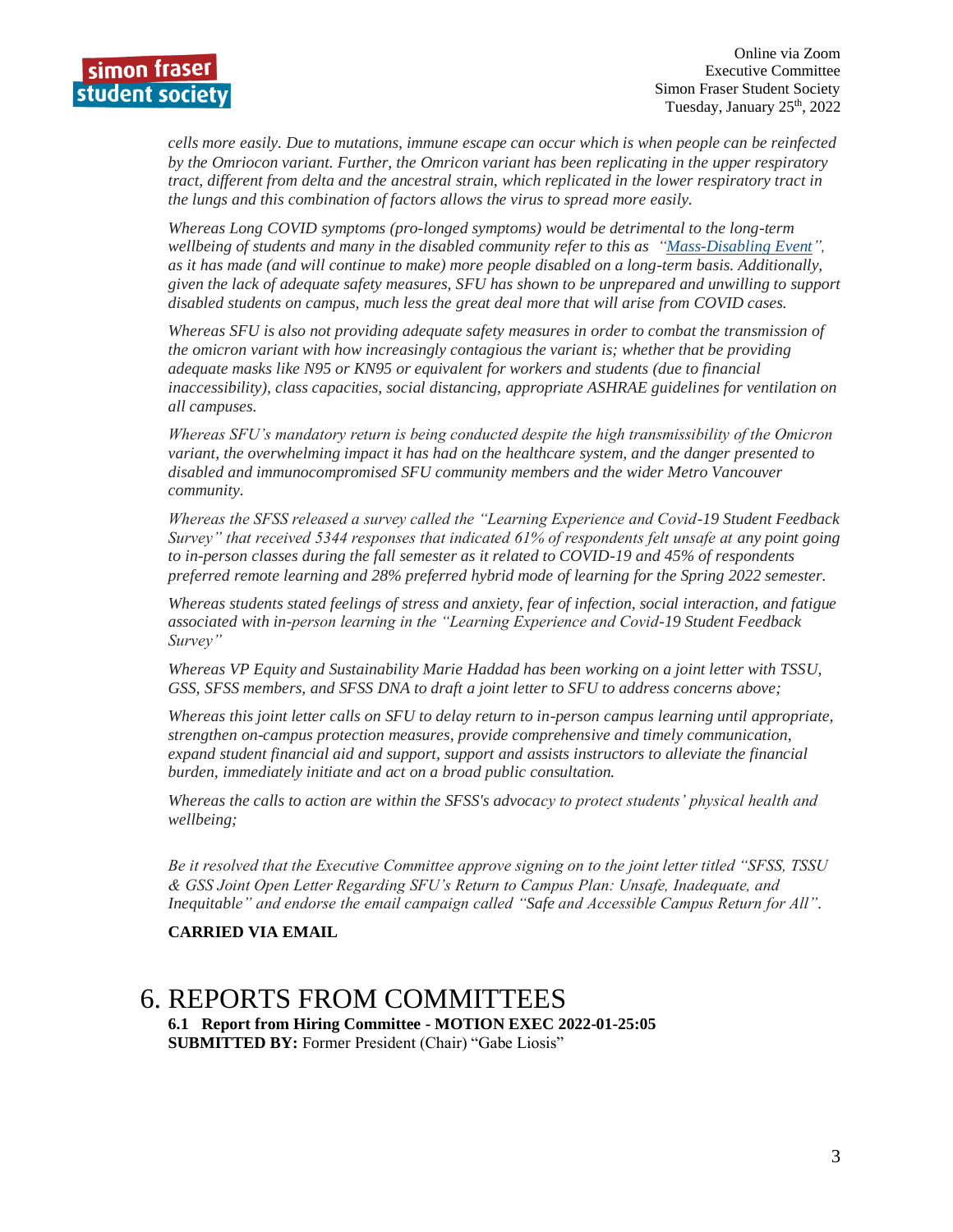

**BLURB:** President Gabe Liosis, under delegated authority from the Executive Committee, on January 19, 2022 19th, 2022, appointed these individuals to the following hiring committees as employer representatives:

- MSC-Generalist: Jess Dela Cruz & Matthew Provost
- Women's Center Coordinator: Marie Haddad and Nimra Askari
- BSSC DA: Ayesha Khan
- Research Assistant: Ayesha Khan
- Accessibility Assistant: Swapped Marie Haddad with Serena Bains; Appointed Vivian L. (DNA)

## 7. IN-CAMERA

#### **7.1 MOTION EXEC 2022-01-25:06**

**Corbett/Matthew**

*Be it resolved to go in-camera for the remainder of the meeting.* **CARRIED UNANIMOUSLY**

- **SFSS COVID-19 Response SUBMITTED BY:** VP Events and Student Affairs "Jess Dela Cruz"
- **COVID-19 Funding SUBMITTED BY:** President (Chair) "Corbett Gildersleve"
- **SFU Letter Response**
- *"SFSS, TSSU & GSS Joint Open Letter Regarding SFU's Return to Campus Plan: Unsafe, Inadequate, and Inequitable"* **SUBMITTED BY:** President (Chair) "Corbett Gildersleve"
- **Staff Review SUBMITTED BY:** President (Chair) "Corbett Gildersleve"
- **Safety of Staff During Press Conferences and Town Halls SUBMITTED BY:** Operations Organizer "Ayesha Khan" and VP External and Community Affairs "Matthew Provost"

## 8. EX-CAMERA

**8.1 MOTION EXECUTIVE 2022-01-25:07 Corbett/Matthew** *Be it resolved to go ex-camera.*  **CARRIED UNANIMOUSLY**

# 9. DISCUSSION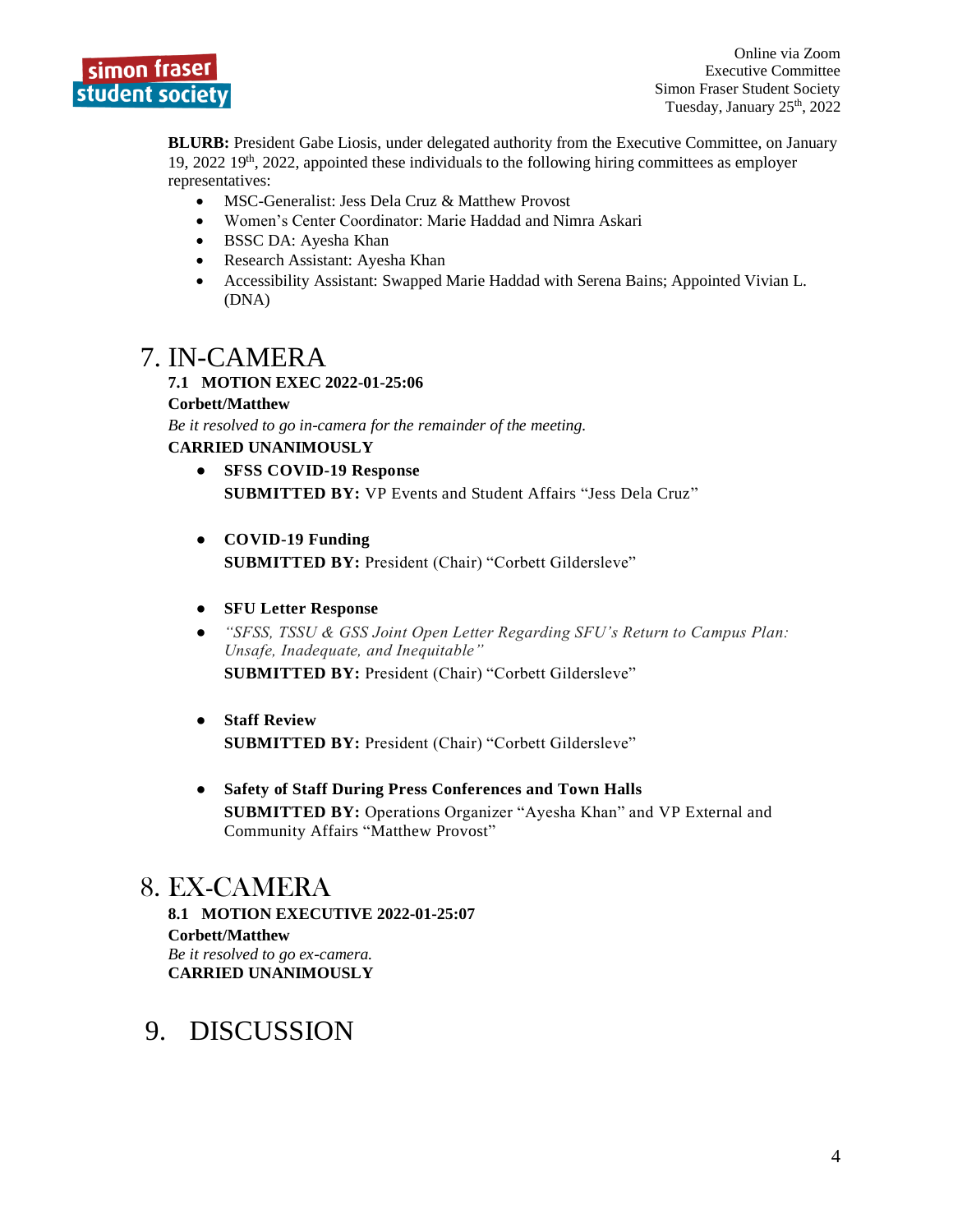#### **9.1 Review of COVID-19 Press Conference - MOTION EXEC 2022-01-25:08**

**SUBMITTED BY:** VP External and Community Affairs "Matthew Provost"

- What can be improved for the next conference:
	- o Rehearse the meeting prior to the conference to mitigate technical issues.
	- o Provide a better method for students to ask questions during the livestream.
	- o Have a dedicated person from Executive Committee to answer student questions. Set up an FAQ regarding the SUB closure on the SFSS website.
	- o Need all the Executive Committee members to be present to have people do interviews, answer questions, and do follow-ups, in case another member is absent.
		- Better division of tasks for the Executive Committee members.
	- o Develop a Press Conference Standard Operating Procedure (SOP) and coordinate with the communications and administrative team to be distributed to the future Executive Committee members to use.
		- Outline processes on what actions to take, what were the outcomes (eg. technical issues), and how to mitigate them.
		- Coordinating with the ASL very early to make sure for them to be present.
			- Developing a contact list for the ASL people and provide them with supporting documents, like a script, and delegating other tasks.

#### **9.2 Review of Gondola Town Hall - MOTION EXEC 2022-01-25:09**

- **SUBMITTED BY:** VP External and Community Affairs "Matthew Provost"
	- Avoid hosting two big events on the same day.
	- Develop a Town Hall Standard Operating Procedure (SOP) and coordinate with the communications and administrative team to be distributed to the future Executive Committee members to use.
		- o Outline processes on what actions to take, what were the outcomes (eg. technical issues), and how to mitigate them.
		- Coordinating with the ASL very early to make sure for them to be present.
			- Developing a contact list for the ASL people and provide them with supporting documents, like a script, and delegating other tasks.
	- Look into how the campaigning and outreach will look like, how to prepare the digital communication, having time to review, preparation of surveys, having those thing circulated to people, and other important logistics.
	- Provide more security for the meetings
		- o Be mindful of who is invited to the spaces to avoid Zoom bombers and avoid chat distractions from so many participants.
		- o When and how to be livestreamed.
		- o Allocations for safety of staff as hateful speech and harassment circulated.

#### **9.3 Notion Update for Executives - MOTION EXEC 2022-01-25:10**

**SUBMITTED BY: VP External and Community Affairs "Matthew Provost"** 

- Helpful for the members to keep track of their tasks on portfolios and projects for the next Executive Committee to view what was worked on for the past year.
- Coordinating and tasking staff on events to provide more resources to coordinate the teams.
- Possibility to integrate Notion to SFSS workplace for the team to organize spaces, projects, and etc. better to keep on track with tasks and for documents to not be lost.
	- o Board Organizer and Management to follow with the team better and be updated on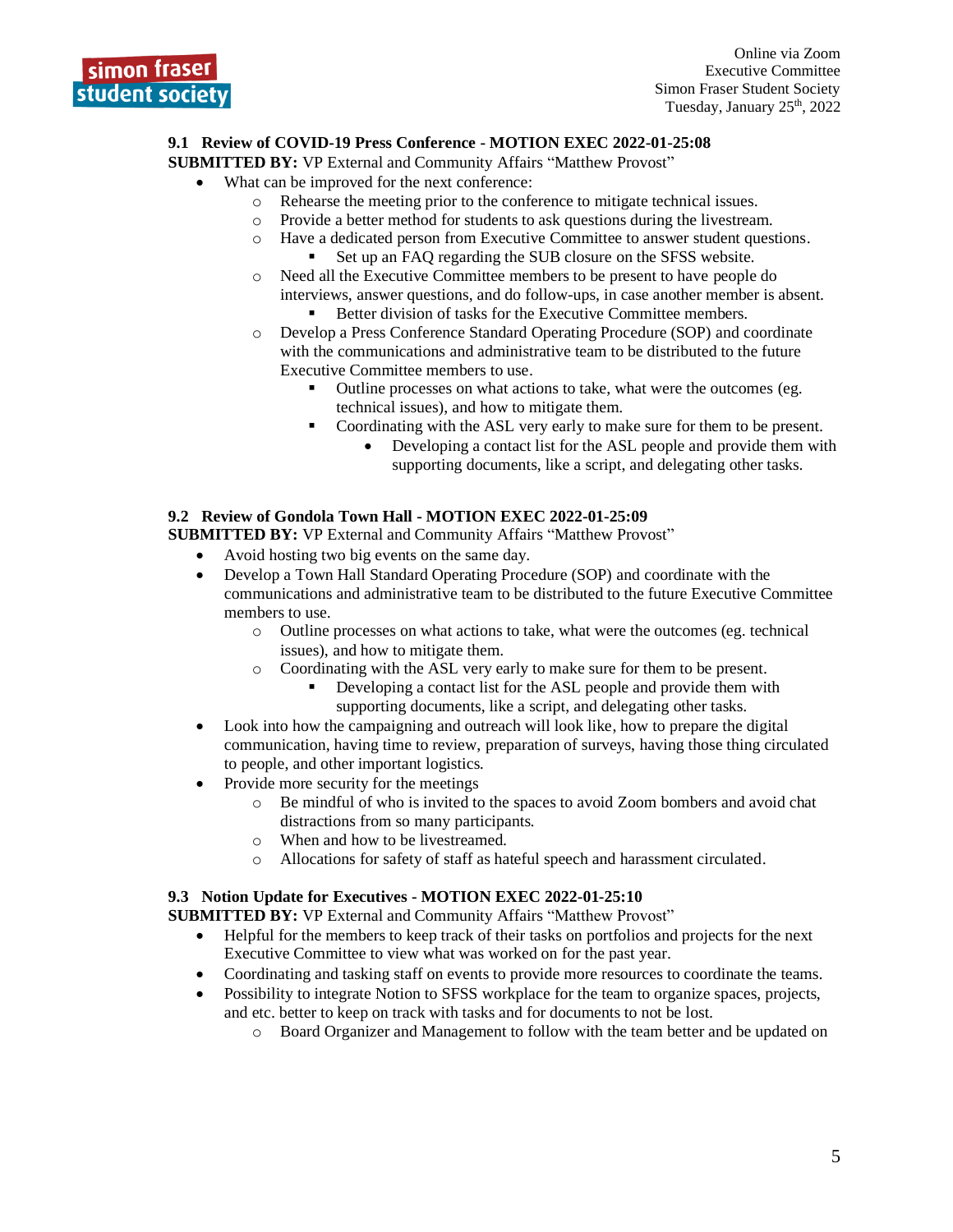

the latest activity.

o Integrated as part of training as hybrid workspaces are being utilized.

#### **9.4 Spring Governance and Operational Plan – MOTION EXEC 2022-01-25:11**

**SUBMITTED BY:** President (Chair) "Corbett Gildersleve"

- Getting a general idea of what the SFSS needs to do until the end of the term (eg. budgets, election referendum, etc.)
- Corbett communicating with the different Executive Committee departments to draft the activities for the next few months and communicate with John Walsh on Student Union Building projects and delays.

#### **9.5 Urgent Additional Unmarked Graves at Williams Lake Residential School – MOTION EXEC 2022-01-25:12**

**SUBMITTED BY: VP External and Community Affairs "Matthew Provost"** 

**BLURB:** A discussion item for the Executive Committee to consider and to post the support resources on the SFSS social media channels as the news about new burial sites just came out this morning.

- Investigation going on about possible burial sites at the Williams Lake Residential School.
- Recirculation of messages from Summer and Fall 2021 for Indigenous students support.
- Actions the Executive Committee and SFSS can do to further the reconciliation efforts.
	- o Possible start of campaigns or have annual donations.
		- Consider adding exemptions for students, who have attended or their family members have attended residential schools.
		- And other possible campaigns to continue this conversation.

# 10. ATTACHMENTS

**10.1 Letter Addressing Student Safety**

**10.2 Master Draft TSSUxGSSxSFSS Draft Document Jan 2022**

## 11. ADJOURNMENT

**11.1 MOTION EXEC 2022-01-25:07 Corbett/Jess** *Be it resolved to adjourn the meeting at 4:10 PM* **CARRIED UNANIMOUSLY**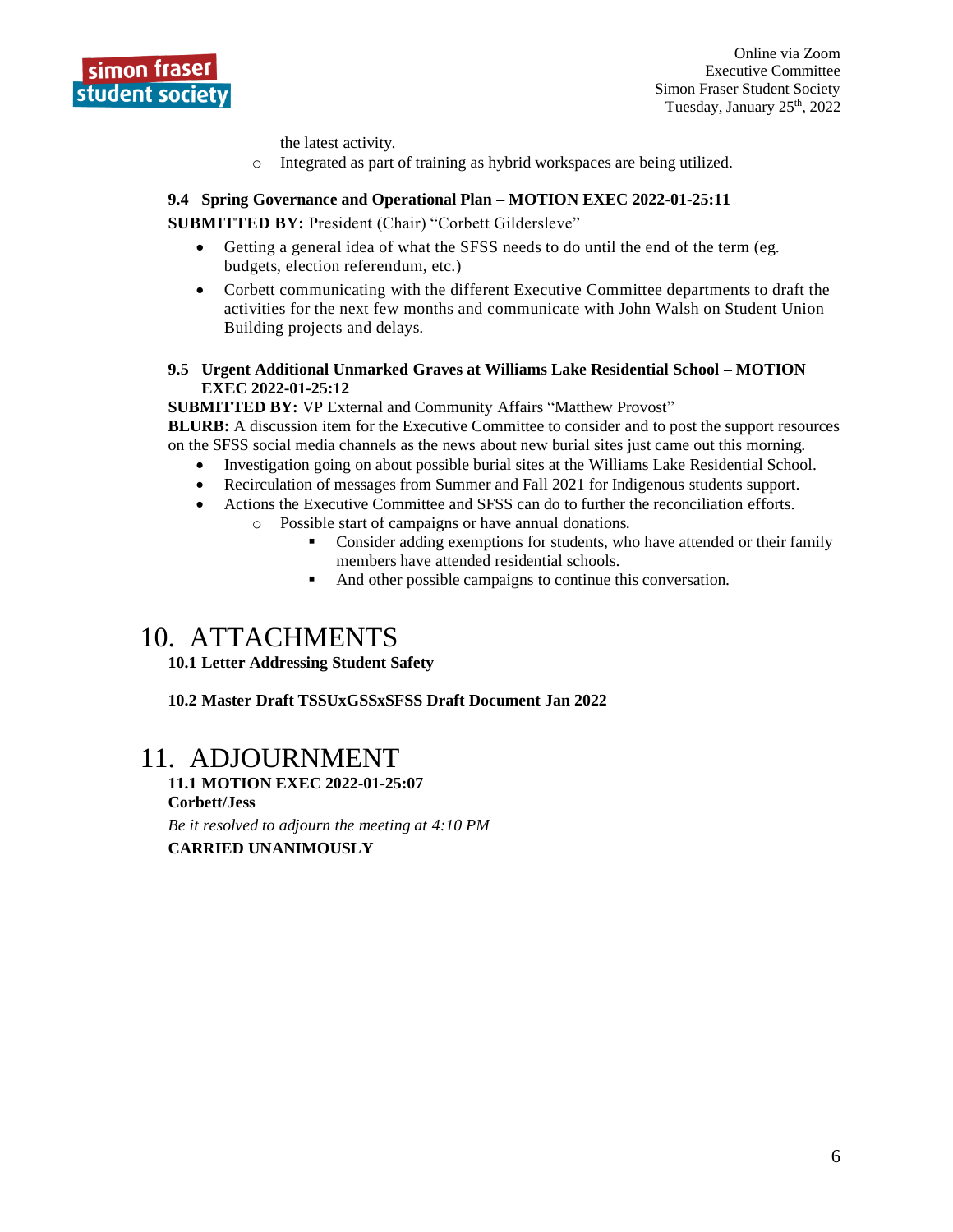# **Addressing the Safety of Students During the 5th Wave of COVID-19**

As many students in this province are set to return to campus for in-person learning, the extraordinarily fast spread of the Omicron variant represents a real and continued threat to the safety of post-secondary students and staff, specifically those who are immunocompromised. We, the undersigned, strongly urge the Public Health Officer to change the guidance issued to post-secondary institutions on December 21st, 2021, which strongly recommended a "continuation of on-campus instruction for post-secondary institutions in January 2022." 1

We also urge student associations to call upon their post-secondary institutions to take an approach that acknowledges local health conditions, the size of the institution, and the needs of students and staff, especially those who are immunocompromised or at higher risk of contracting COVID-19. For the safety of all students and persons on post-secondary campuses, but specifically for those who are at a higher risk of contracting COVID-19, institutions need to maximize their hybrid learning capabilities and allow students to attend online or in-person, depending on their own comfort levels and circumstances .

Since the Public Health Officer's guidance to post-secondary institutions was issued in mid-December, the COVID-19 situation in BC has drastically changed. As of January 17th, the total number of COVID-19 cases in British Columbia is 293,521.<sup>2</sup> The number of active cases as of January 17th, was 39,207, with a total of 2,468 deaths in the province to date. $3$  In Canada as a whole, the total number of cases has increased to 2,759,991, with 31,530 deaths. $4$  The Omicron variant has shown "evidence of increased transmissibility," as well as the risk of reinfection for those who have previously contracted a former variant of COVID-19.<sup>5</sup> The Omicron variant poses a

[https://adm.viu.ca/sites/default/files/1217020-letter-to-psi-presidents-dec-21-2021-%28003%29.p](https://adm.viu.ca/sites/default/files/1217020-letter-to-psi-presidents-dec-21-2021-%28003%29.pdf) [df](https://adm.viu.ca/sites/default/files/1217020-letter-to-psi-presidents-dec-21-2021-%28003%29.pdf) (accessed January 12, 2022)

 $2\overline{C}$  Government of Canada, "COVID-19 Daily Epidemiology Update", January 17, 2022 [https://health-infobase.canada.ca/covid-19/epidemiological-summary-covid-19-cases.html?sta](https://health-infobase.canada.ca/covid-19/epidemiological-summary-covid-19-cases.html?stat=num&measure=total&map=pt#a2) [t=num&measure=total&map=pt#a2](https://health-infobase.canada.ca/covid-19/epidemiological-summary-covid-19-cases.html?stat=num&measure=total&map=pt#a2) (accessed January 12, 2022)

<sup>&</sup>lt;sup>1</sup> Provincial Government of British Columbia, Ministry of Health, Office of the Provincial Health Officer, December 21, 2021,

<sup>3</sup> Ibid

<sup>4</sup> Ibid

<sup>5</sup> Government of Canada, "SARS-CoV-2 variants: National definitions, classifications and public health actions", December 23, 2021,

[https://www.canada.ca/en/public-health/services/diseases/2019-novel-coronavirus-infection/he](https://www.canada.ca/en/public-health/services/diseases/2019-novel-coronavirus-infection/health-professionals/testing-diagnosing-case-reporting/sars-cov-2-variants-national-definitions-classifications-public-health-actions.html#a3) [alth-professionals/testing-diagnosing-case-reporting/sars-cov-2-variants-national-definitions](https://www.canada.ca/en/public-health/services/diseases/2019-novel-coronavirus-infection/health-professionals/testing-diagnosing-case-reporting/sars-cov-2-variants-national-definitions-classifications-public-health-actions.html#a3)[classifications-public-health-actions.html#a3](https://www.canada.ca/en/public-health/services/diseases/2019-novel-coronavirus-infection/health-professionals/testing-diagnosing-case-reporting/sars-cov-2-variants-national-definitions-classifications-public-health-actions.html#a3) (accessed January 12, 2022)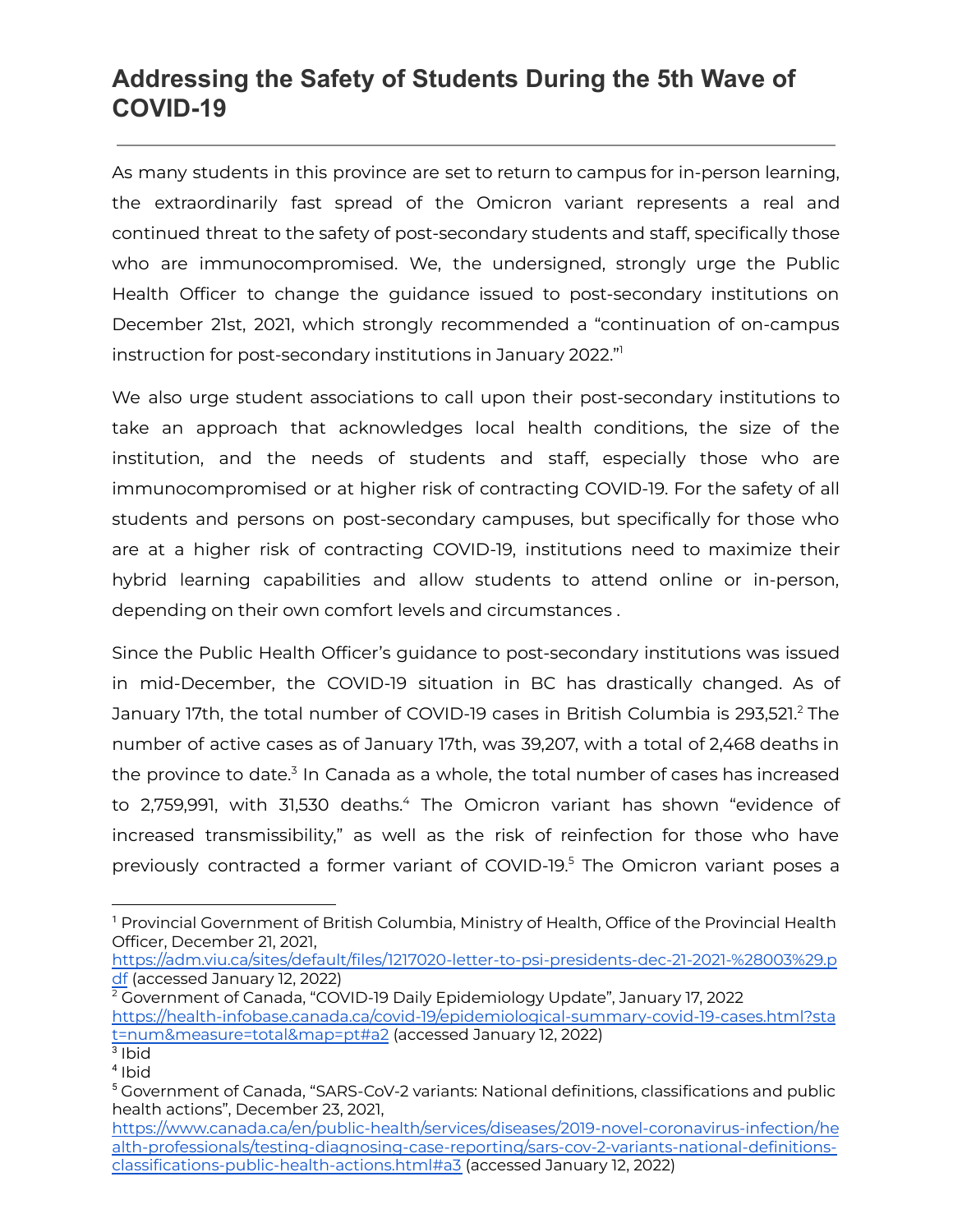# **Addressing the Safety of Students During the 5th Wave of COVID-19**

serious threat to vaccinated and unvaccinated students alike, and an even greater threat to those who are immunocompromised.

The return to campus recommendation by the Public Health Officer leaves students and staff who are vulnerable and have an increased risk of contracting COVID-19 out of the conversation. This recommendation, and the responses of institutions who are returning fully to campus, are dangerous for all students and staff, especially those who are immunocompromised or who need extra support on campus.

Many student associations across the province have called for their institution to maintain a hybrid learning environment to accommodate the safety of all students and staff. Every student navigates post-secondary education differently, and while there are those who prefer the in-person model, there are many students who face great risk to their health and safety through this approach.

Post-secondary institutions have been refining hybrid learning since the beginning of the pandemic. In the midst of this new wave of the pandemic, post-secondary institutions must continue to utilize the online learning model that ensures the safety and well-being of all students, and the Public Health Officer should be encouraging them to do so.

Signed,









**Capilano Students' Union** 









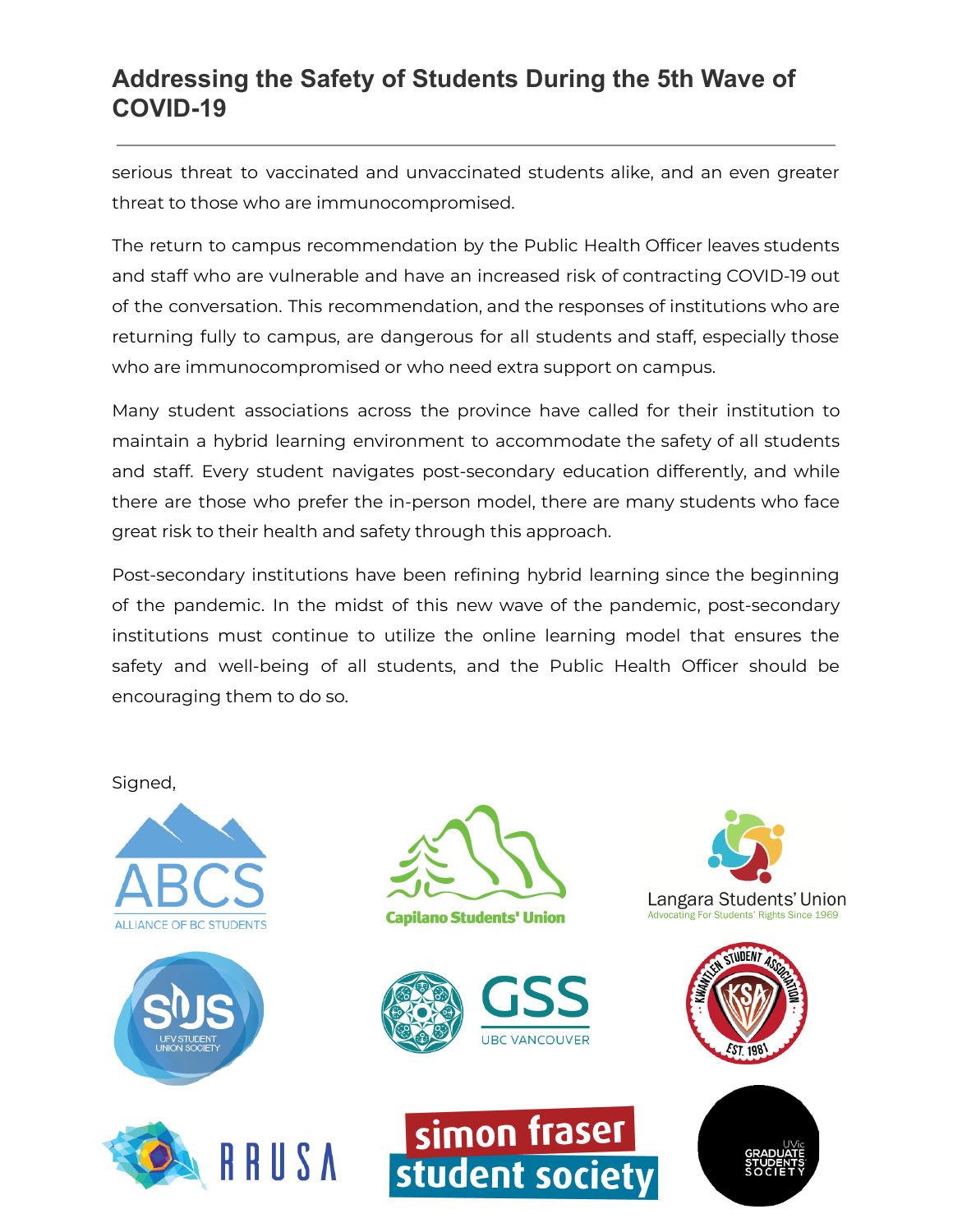*If you or your organization would like to sign in support of this statement, please submit your name [here.](https://forms.gle/VpJNHvduAwf6fDhK7)*

# **FOR IMMEDIATE RELEASE**

**January 24th, 2022**

# **SFSS, TSSU & GSS Joint Open Letter Regarding SFU's Return to Campus Plan:** Unsafe, Inadequate, and Inequitable

On Monday, January 24th, SFU plans to begin a mandatory return to in-person instruction across the university. This mandatory return is being conducted despite the **high transmissibility of the Omicron variant**, the **overwhelming impact it has had on the healthcare system**, and the **danger presented to disabled and immunocompromised SFU community members and the wider Metro Vancouver community**.

Furthermore, this decision made on January 11th within an [announcement](http://www.sfu.ca/dashboard/faculty-staff/faculty-and-staff-communications-archive/faculty---staff-email-archive/2022/spring-2022/from-catherine-dauvergne-sfu-returns-to-in-person-learning-teaching.html) was **not made in consultation with students, student leadership, union groups, and campus associations through appropriate and formal means.** In contrast, other universities like the [University](https://broadcastemail.ubc.ca/2022/01/12/covid-19-update-on-winter-session-term-2/) of British [Columbia](https://broadcastemail.ubc.ca/2022/01/12/covid-19-update-on-winter-session-term-2/) have pushed back their own returns to [campus,](https://www.theglobeandmail.com/canada/article-universities-to-stick-to-online-classes-for-now-to-slow-spread-of/) following proper consultation with Deans, academic heads, student leaders, and union groups or associations. It is imperative that SFU conduct a broad consultation, prioritising marginalised community members, in order to serve the wider SFU community through the fifth wave of the pandemic.

Student groups across Canada have been calling for an extension of online learning, including the Alliance of BC [Students,](https://bcstudents.ca/news/2021/12/28/students-call-on-public-health-officer-to-change-guidance-to-post-secondary-institutions) which represents students at [Langara](https://dailyhive.com/vancouver/langara-petition-in-person-learning) College, Kwantlen Polytechnic University, the University of the Fraser Valley, Capilano University, the University of British Columbia Graduate Students, [Douglas](https://dailyhive.com/vancouver/douglas-college-student-petition-delayed-return) College, [BCIT](https://globalnews.ca/news/8499330/bcit-covid-petition/), Western [University](https://www.cbc.ca/news/canada/london/western-university-students-push-back-asking-for-hybrid-model-instead-of-in-person-classes-1.6318450), and [McGill](https://www.cbc.ca/news/canada/montreal/mcgill-social-work-1.6320311).

At SFU, concerns over the full return to in-person classes and support for online/hybrid instruction are widespread, as indicated by, a survey [conducted](https://drive.google.com/drive/folders/1ABfL1Bb9TiId2UsXnBLs2hUhBkNJzb_w) by student Senators, a statement from the Disability and [Neurodiversity](https://bit.ly/3A9H7Bx) Alliance, SFSS survey results, and an [independent](https://www.change.org/p/simon-fraser-university-continue-remote-classes-at-sfu-in-spring-2022) student petition with over 4100 signatures.

Additionally, although sources mentioned within provincial health [documents](https://drive.google.com/file/d/1syQPvTHRSshRezKpu7SIhLQZMyJFPtS1/view?usp=sharing) and within meetings and emails provided by SFU state that mental health decreased with online learning, most research is done with participants from WEIRD (White-Western, educated, industrialised, rich, and democratic) populations. These sources do not account for the Global Majority with whom we are advocating (i.e., BIPOC/PGM (People of the Global Majority), 2SLGBTQIA+, disabled and neurodivergent students, international students, students who are parents,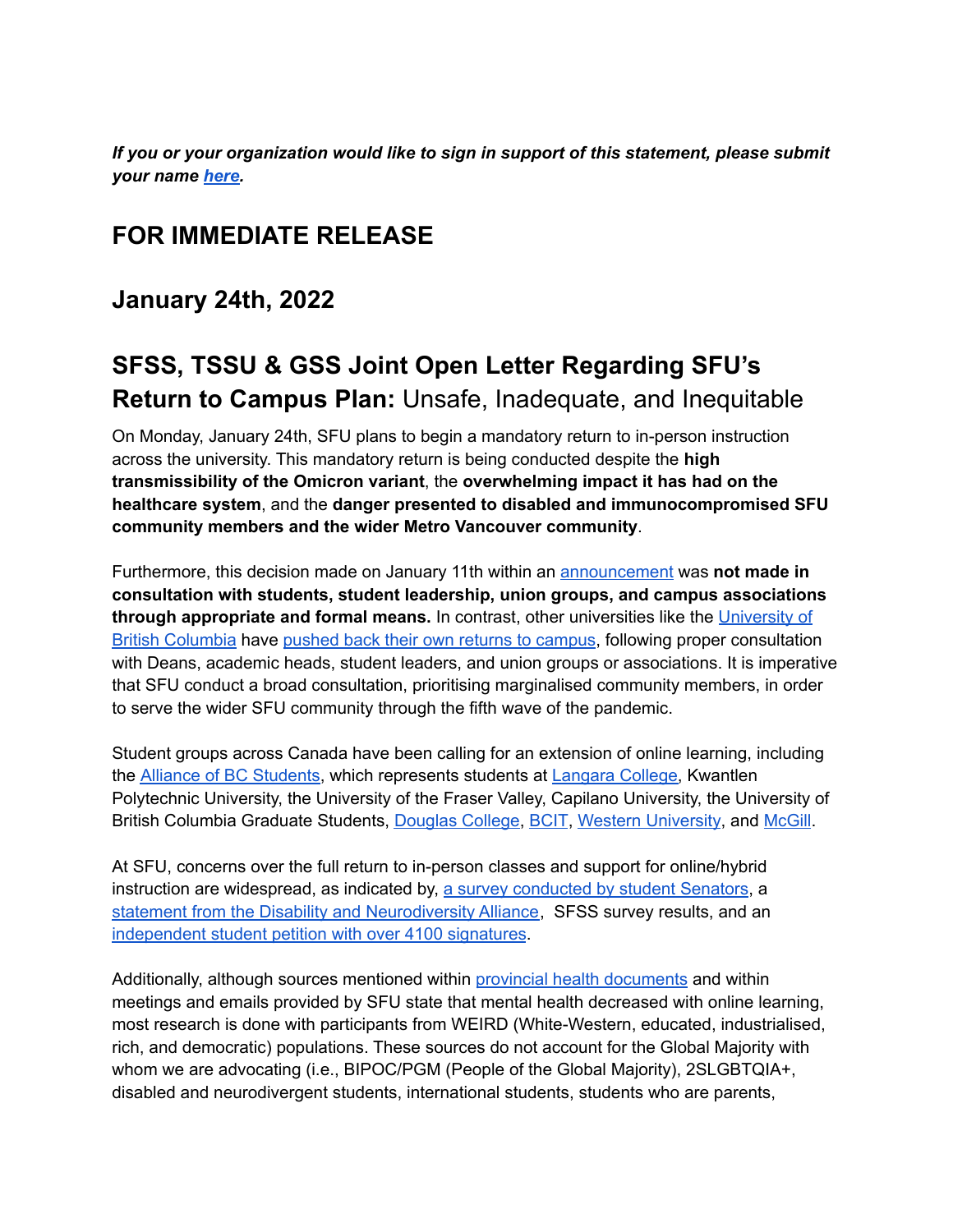students who are essential workers, janitorial staff, and those in high-risk groups for adverse COVID outcomes). These studies were also completed during the early months of the COVID-19 pandemic and causality (whether remote learning caused a decrease in mental health or whether being in a pandemic caused a decrease in mental health) can be challenged.

Moreover, these conversations are focused on an either/or approach - either we move to online learning or we resume on-campus. **We are asking the university to take a both/and approach, considering how we can creatively keep students safe and healthy by allowing hybrid options and multiple ways of learning.**

#### **In failing to meet the diverse needs of a diverse SFU community, SFU is failing its [Equity,](https://www.sfu.ca/edi/reports.html) Diversity, and Inclusion [commitments](https://www.sfu.ca/edi/reports.html).**

Indeed, other studies have shown that the difficulty with being remote was centred on instructor difficulty and not on student need for classroom connection [\(Lischer](https://link.springer.com/content/pdf/10.1007/s11125-020-09530-w.pdf) et al., 2021). Lischer and colleagues state: "The results of the open-ended questions indicate that distance teaching was a challenge for lecturers, which in turn created stress for the students. Thus, perhaps **more than anxiety and stress, the experience of a rapid online transition to remote teaching has revealed much about the deficiencies of the higher education sector and, perhaps, much about what needs to change in universities**" (p. 9; also see [Watermeyer](https://link.springer.com/article/10.1007%2Fs10734-020-00561-y) et al. 2020).

As such, we call for the University to take this letter and their approach to on-campus learning seriously. If SFU cares about prioritising mental wellness, the solution isn't to place students at greater risk of physical illness. **The solution is to provide greater mental wellness support.** SFU should focus on increasing or adapting mental health services and strategies to address this. This has benefits during COVID-19, and also increases the accessibility and diversity of mental health support for students in the future.

SFU's actions both encourage the spread of COVID-19 and understates the impact COVID-19 will have on many community members.

The undersigned SFU campus groups, and individual and organisational supporters, call on SFU to:

- 1. **Immediately delay a full return to in-person campus learning** until two weeks following 90% of the SFU community has received a third dose of the COVID vaccination and province-wide transmission rates are reduced;
- 2. **Strengthen on-campus protection measures** by providing appropriate PPE (i.e., N95 masks or equivalent) to all campus personnel and ensuring that infrastructure meets COVID-safe regulations, including ASHRAE guidelines for ventilation;
- 3. **Provide comprehensive and timely communication** with students, staff, and faculty that allows adequate time for course planning;
- 4. **Expand student financial aid and support** to alleviate financial burdens and mental and physical health impacts on students;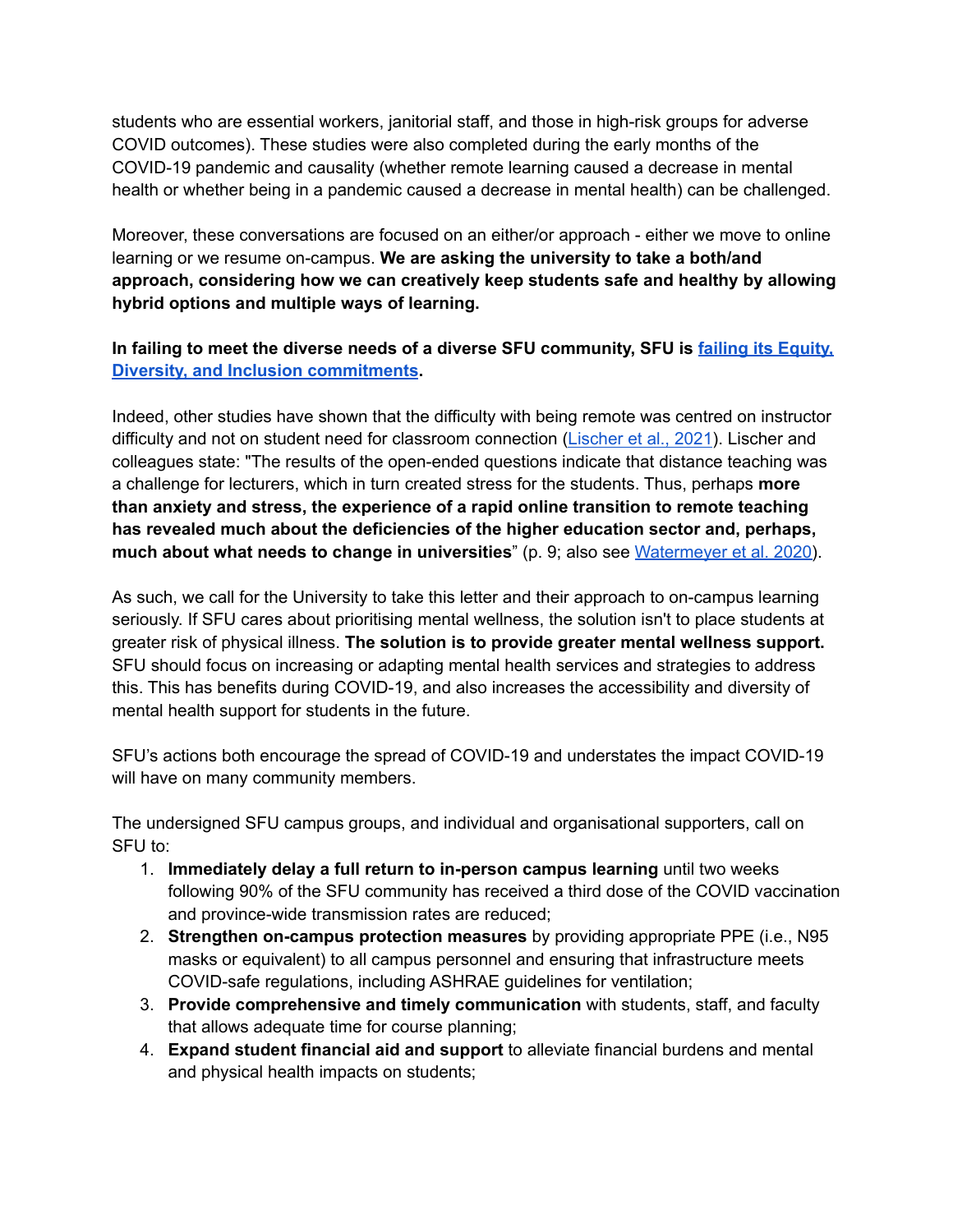- 5. **Support and assist instructors** in providing accessible and flexible course delivery (e.g., appropriate technology and training); and
- 6. **Immediately initiate and act on a broad public consultation** with students, faculty, staff, and the wider SFU community, with emphasis on prioritising the voices of community members who have been historically and continue to be marginalised and their representative groups. **SFU must also commit to changing and adapting policy to meet the concerns and needs expressed during consultations.**

# **SFU'S "WHITE FLAG" APPROACH TO THE OMICRON VARIANT**

SFU is throwing in the towel. Through the lack of caution, foresight, and even acknowledgement about the risks to which they are exposing students, staff, and faculty, **SFU is contributing directly to the current Omicron wave and strain on healthcare systems.** Returning fully to campus in-person disregards the needs of a wide swath of the SFU population, particularly immunocompromised and clinically vulnerable community members. As well, it increases the risk of transmission during a time when cases continue to [proliferate](https://www.cbc.ca/news/canada/british-columbia/covid-19-british-columbia-charts-1.5510000) at an [unprecedented](https://bccovid-19group.ca/post/2022-01-06-report/) rate and the [overwhelmed](https://www.cbc.ca/news/canada/british-columbia/bc-covid19-hospitalizations-jan-19-1.6320559) healthcare system is at over 95% capacity from climbing [hospitalizations](https://globalnews.ca/news/8491652/omicron-patients-bc-hospitals-modelling/).

Additionally, a 2021 study conducted by the [University](https://www.ox.ac.uk/news/2021-09-29-over-third-covid-19-patients-diagnosed-least-one-long-covid-symptom) of Oxford found that ~37% of the people who were diagnosed with COVID-19 experienced one or more of the symptoms associated with Long COVID. Subjecting the SFU population to long-term adverse effects of the virus when not appropriate research has been done to understand the underlying causes for prevention and treatment is simply wrong.

As previously stated in an open letter by the SFU Disability and [Neurodiversity](https://drive.google.com/drive/folders/1bCLYkrUxJjO0neG9UJOYIbpGBWJ06E70) Alliance, SFU has attempted to justify the decision to move back to in-person campus activity by emphasising that they are following [provincial](https://thetyee.ca/News/2022/01/07/BC-Schools-Reopen-Monday-Parents-Experts-Worried/) health orders. However, these provincial orders are also [irresponsible,](https://thetyee.ca/News/2022/01/07/BC-Schools-Reopen-Monday-Parents-Experts-Worried/) ill-advised, and still place people at risk. Rather than adhering to health recommendations corroborated by science, SFU (and the BC government) have prioritised economic interests over the safety of its campus members.

SFU continues to share a public message of solidarity with student, staff, and faculty interests and claims that "we each have a role to play in [keeping](http://www.sfu.ca/dashboard/faculty-staff/faculty-and-staff-communications-archive/faculty---staff-email-archive/2022/spring-2022/from-catherine-dauvergne-sfu-returns-to-in-person-learning-teaching.html) one another safe" during this pandemic. If this is true, then why is SFU not playing theirs? This claim is misaligned with their current decisions and actions regarding a hasty and risky full return to campus.

# **INADEQUATE SAFETY PROTOCOLS AND ENFORCEMENT**

### **Ventilation**

Many shared workspaces and classrooms do not meet ASHRAE [recommendations](https://www.ashrae.org/file%20library/technical%20resources/covid-19/core-recommendations-for-reducing-airborne-infectious-aerosol-exposure.pdf) for reducing COVID [exposure](https://www.ashrae.org/file%20library/technical%20resources/covid-19/core-recommendations-for-reducing-airborne-infectious-aerosol-exposure.pdf). SFU's [ventilation](https://www.sfu.ca/srs/work-research-safety/general-safety/indoor-air-quality/air-quality/COVID-19.html) audit concluded that many of these spaces have inadequate MERV 10 filters, which do not block airborne virus particles (ASHRAE recommends MERV 13 filters for this issue). This is particularly problematic for Teaching Assistant and Sessional Instructor offices, which are often shared offices used simultaneously by multiple workers. **Since**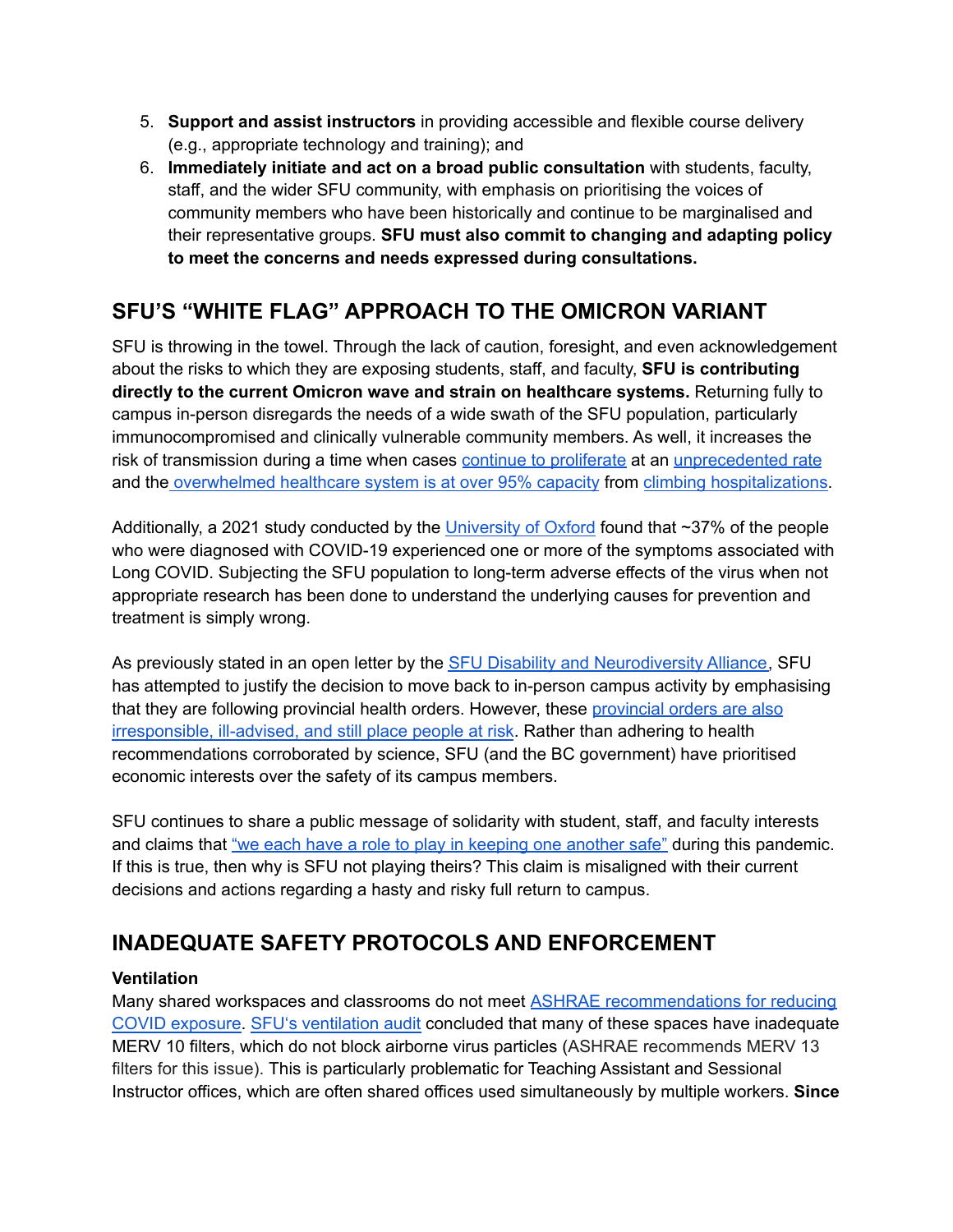**COVID-19 is transmitted by aerosols, proper ventilation is an essential layer of protection still lacking in SFU indoor spaces.**

#### **Masking**

**SFU has not provided an adequate number of sufficient quality masks to students, faculty, and staff.** With the highly-transmissible Omicron variant, cloth masks and surgical masks are no longer adequate as their filtration efficacy is minimal. The US CDC [now](https://www.cdc.gov/coronavirus/2019-ncov/prevent-getting-sick/types-of-masks.html) [recommends](https://www.cdc.gov/coronavirus/2019-ncov/prevent-getting-sick/types-of-masks.html) N95 or equivalent masks (e.g. KN95, KN94) for the general public. N95 respirator masks filter 95% or more of tiny 0.3-μm particles, and studies have shown that they are the "most effective in reducing the risk of a viral [infection"](https://doi.org/10.1002/emp2.12582) from COVID-19.

#### **Distancing**

Many of BC's COVID-19 restrictions are being [extended](https://bc.ctvnews.ca/covid-19-restrictions-b-c-gyms-reopening-this-week-other-measures-extended-1.5744314) to February 16th, including limits to indoor gatherings of various sizes, to enforce distancing measures in light of the Omicron variant. Yet universities are still allowing large gatherings in lecture halls. **Adequate physical distancing is impossible in crowded 150 to 300-student lecture halls** where some students may remove masks to eat and drink for the entire lecture, or break other safety protocols, without consequence.

#### **Enforcement**

**The SFU vaccine declaration and violation reporting processes are currently inadequate**. Cases of some campus personnel leaving the declaration incomplete by not providing provincial proof of vaccination have not been investigated by the university, despite SFU promising to [audit](https://www.sfu.ca/students/support/updates/faculty-staff-requirement.html) vaccination [declarations](https://www.sfu.ca/students/support/updates/faculty-staff-requirement.html)**.** Further, SFU's [COVID-19](https://www.sfu.ca/srs/work-research-safety/general-safety/covid19-resources/covid-19-safety-compliancy-contact-form-.html) reporting form is neither easily accessible (the website is difficult to navigate) nor adequately publicised in school-wide messaging. Thus, students, staff, and faculty remain unaware of the form. Those who do manage to report violations—particularly in high-traffic public areas—have failed to see any change or response from the university.

#### **Rapid testing**

Currently, there are no rapid testing sites on campus. Rapid testing sites were closed on December 3rd without notice or consultation with local joint health and safety committees, students, or unions. Due to the rationing of PCR testing for priority groups, rapid testing remains important for highly populated and high-traffic areas, such as SFU campuses.

#### **An "un-boosted" SFU population**

The Omicron variant is infecting fully vaccinated individuals, and a third dose of the COVID vaccine (or "booster") is of increasing priority to prevent community transmission. [Increasing](https://www.thelancet.com/journals/lanres/article/PIIS2213-2600(21)00559-2/fulltext?s=09) [evidence](https://www.thelancet.com/journals/lanres/article/PIIS2213-2600(21)00559-2/fulltext?s=09) shows that a booster is required to prevent infection by the Omicron variant. Elderly people, Indigenous communities, immunocompromised people, and healthcare and front-line workers are being and should continue to be prioritised in administering these boosters. The student population on campus (many of whom are in younger cohorts and have yet to receive their boosters) remain inadequately protected from the Omicron variant, and should not be made to return to campus until receiving this booster. **Thus, a delay to a full in-person return**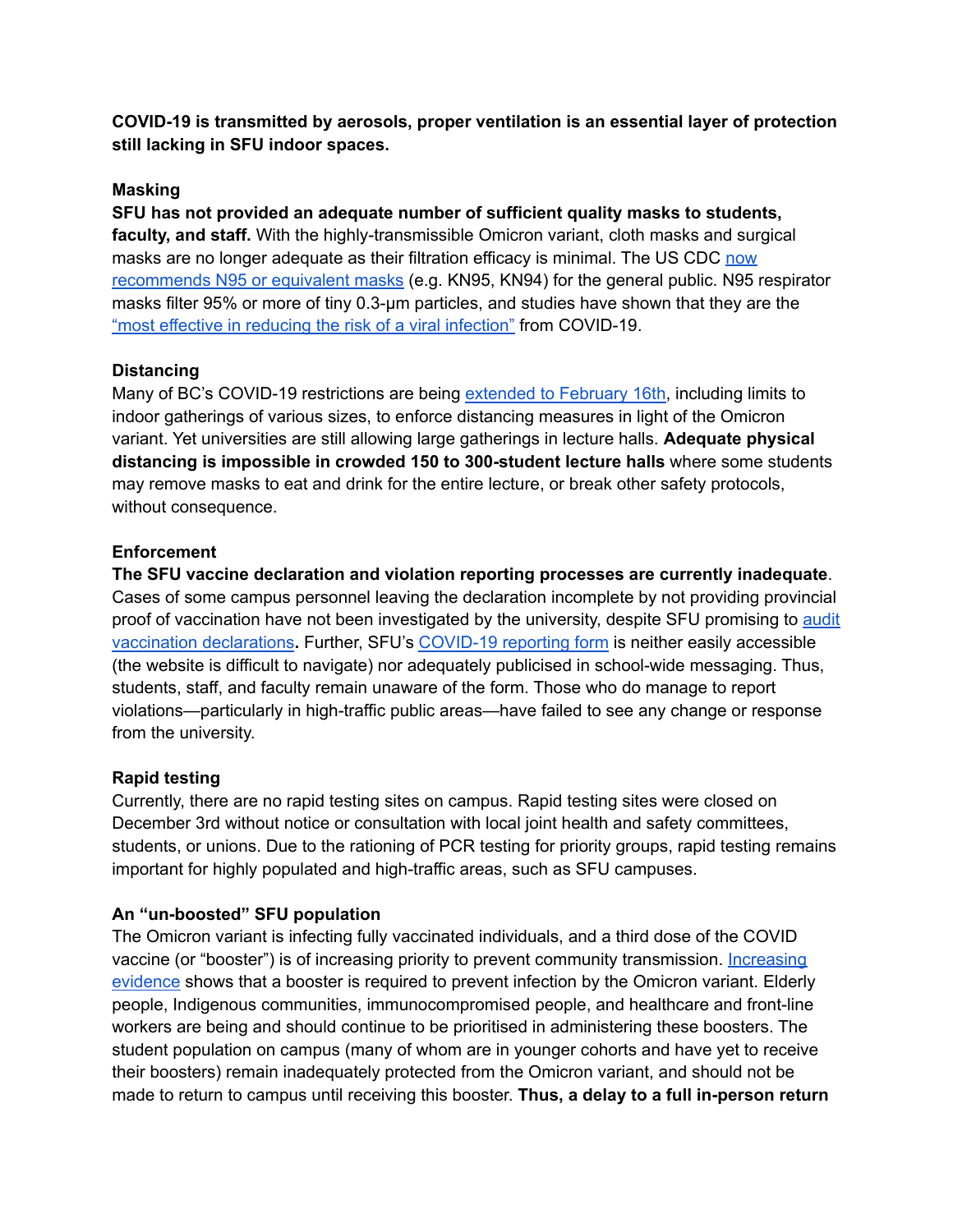**to campus should align with the latency in achieving 90% boosted [vaccination](https://www.cmaj.ca/content/193/28/E1089.short) rates at SFU.**

# **TRANSIT RISKS**

**Many members of the campus community, especially students, rely on public transportation and are unable to arrange other means of transportation without also risking exposure to others in enclosed spaces.** Public transit is crowded, and safety protocols are not always followed or enforced (e.g., some patrons do not wear masks, physical distancing is often difficult during busy times). Many students spend **1.5 hours or more each way** commuting on public transit to reach campus. In some cases students may be spending more time on crowded public transit than in classes.

For immunocompromised individuals (or those who live with immunocompromised people), **public transit is often not an option** and arranging travel alternatives can quickly become expensive and onerous (i.e., taxis or car share services with hourly charges - both which are not always readily available). **The entire experience can create extra stress and anxiety especially during midterm season - making learning and work difficult.**

**Accommodations for students have not been reinstated, despite Omicron's high transmissibility.** Paid parking is still in effect, making it unaffordable for students to practice physical distancing. Many students will be dissuaded from taking public transport during this time at the risk of bringing this variant back home to their family members that may have underlying health conditions. Many graduate students are also parents adding an extra layer of unease to in-class learning as young children remain unvaccinated.

# **CLASS DISRUPTION AND WORSENED TEACHING ENVIRONMENT**

**SFU's current plan will disrupt classes and students will experience a lower quality of learning as a result.** It's irresponsible for SFU to assume that those who contract Omicron will only "miss a class or two", as said in SFU's email to their faculty on [January](http://www.sfu.ca/dashboard/faculty-staff/faculty-and-staff-communications-archive/faculty---staff-email-archive/2022/spring-2022/from-catherine-dauvergne---planning-for-learning-continuity-in-t.html) 7. Instead, SFU should be planning and focusing their decision-making with the understanding that the infectious period for Omicron is much longer than the [contested](https://www.independent.co.uk/news/health/incubation-period-for-omicron-covid-uk-b1996220.html) five-day period.

The current plan also ignores the possibility of many campus community members developing "Long COVID" following infection. Long COVID (currently under ongoing scientific investigation) is the grouping of long-term complications which impacts 10-30% of people who [contract](https://montreal.ctvnews.ca/omicron-isn-t-a-regular-cold-quebec-doctor-says-urging-people-to-avoid-infection-and-risk-of-long-covid-1.5732653) [COVID.](https://montreal.ctvnews.ca/omicron-isn-t-a-regular-cold-quebec-doctor-says-urging-people-to-avoid-infection-and-risk-of-long-covid-1.5732653) **It can be anticipated that some students and instructors who develop COVID may also develop Long COVID symptoms, which will disrupt their courses, future plans, and overall well-being.**

Additionally, SFU claims that the two-week online period served to help professors prepare for in-person instruction. However, many instructors were unaware of whether in-person instruction would begin again and the January 24th return date came as a surprise for many. Further, many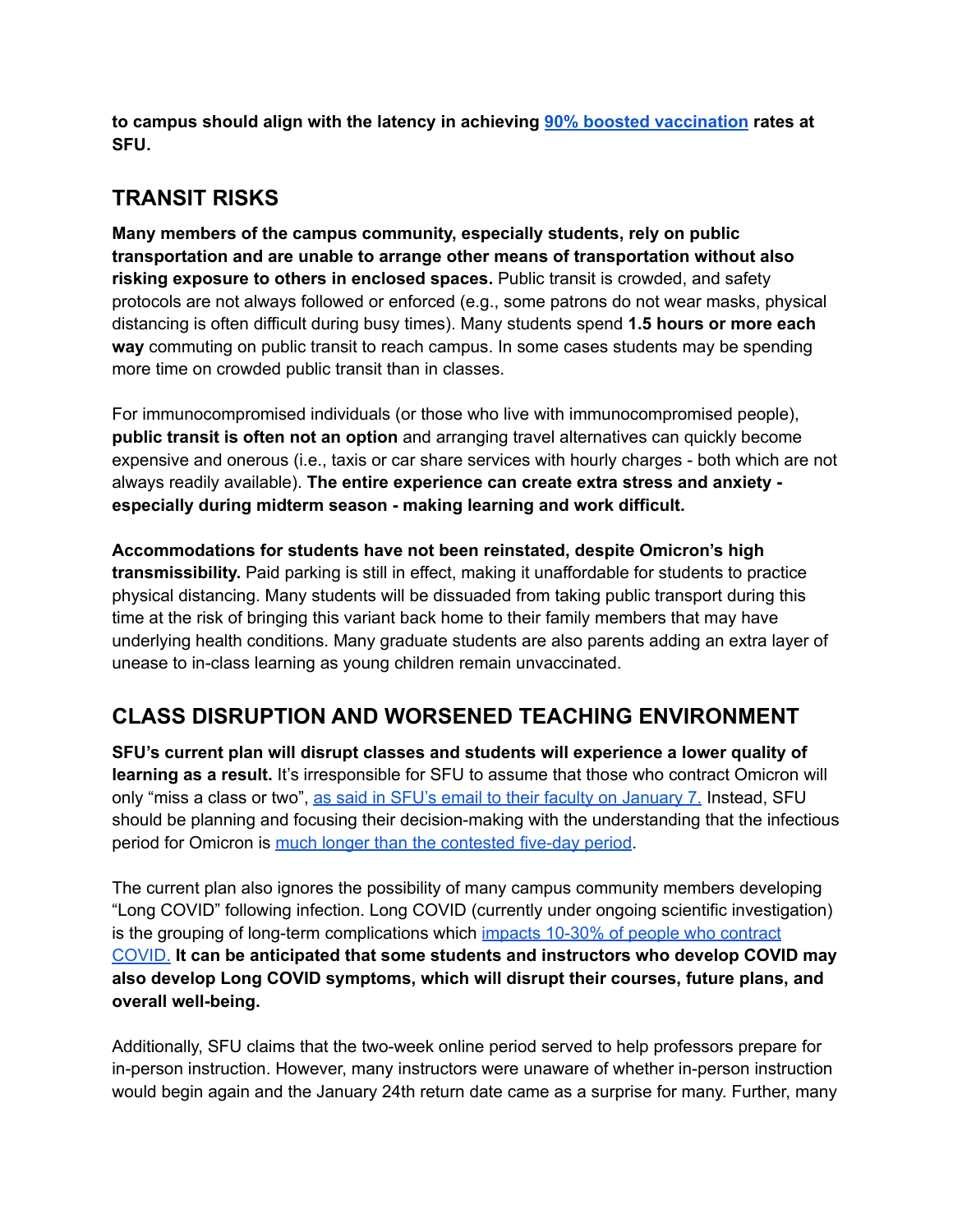instructors have anecdotally reported struggling with shifting to in person and dealing with the amount of students already testing positive. For TSSU members, many of whom provide much of the facetime teaching at SFU, the return to in-person teaching and learning presents a serious occupational hazard that puts workers and students "at risk of [disease,](https://www.who.int/publications/i/item/WHO-2019-nCoV-HCW_advice-2021-1) injury, and even death in the context of the [COVID-19](https://www.who.int/publications/i/item/WHO-2019-nCoV-HCW_advice-2021-1)". If departments do not provide N95 (or equivalent) masks, then many instructors and TAs may be forced to double mask (the next best option) making it difficult for students to understand them during class. It is also difficult for instructors and TAs to speak for long periods of time (i.e. through the duration of classes and tutorials) while wearing masks, especially if double masking. **The assumption that this learning environment is better than online instruction is uncorroborated and absurd.**

# **LEARNING WHILE IN A STATE OF FEAR, PANIC, AND ANXIETY**

In SFU's most recent [message](http://www.sfu.ca/dashboard/faculty-staff/faculty-and-staff-communications-archive/faculty---staff-email-archive/2022/spring-2022/from-catherine-dauvergne-sfu-returns-to-in-person-learning-teaching.html) on the return to campus, they said that the decision to return to in-person instruction is "the single most important step we can take for overall student mental health at this time." If they do genuinely believe that returning to in-person classes will ultimately improve student mental health, they will soon be forced to confront that it is a mistaken belief.

**If they were to listen to students, they would learn that many [students](https://drive.google.com/drive/folders/1ABfL1Bb9TiId2UsXnBLs2hUhBkNJzb_w) do not want a return to in-person [instruction.](https://drive.google.com/drive/folders/1ABfL1Bb9TiId2UsXnBLs2hUhBkNJzb_w)**

Students already deal with [significant](https://www.health.harvard.edu/blog/anxiety-in-college-what-we-know-and-how-to-cope-2019052816729) amounts of anxiety during their time in university. To add COVID anxiety to this is a burden students don't deserve. We know that [anxiety](https://www.theguardian.com/education/2015/nov/21/how-anxiety-scrambles-your-brain-and-makes-it-hard-to-learn) and fear [impacts](https://www.theguardian.com/education/2015/nov/21/how-anxiety-scrambles-your-brain-and-makes-it-hard-to-learn) one's ability to learn. Asking students to deal with that impact on their mental health is unreasonable, especially when the decision is supposedly in the name of student mental health.

A more effective way to address student mental health would be to improve the structures and systems that exist for online learning. This also addresses the mental health of those who already find online learning more accessible than in-person learning. **Rather than forcing everyone back to working on campus, SFU could be supporting students and instructors in developing better online and hybrid learning practises.**

## **IMPACT ON DISABLED, IMMUNOCOMPROMISED, CLINICALLY VULNERABLE, AND NEURODIVERGENT SFU MEMBERS**

**SFU's Return to Campus plan is especially dangerous for disabled and neurodivergent students who are often at higher risk from COVID-19.** While many have taken to calling Omicron a "mild variant", this narrative leaves out those who are immunocompromised, older, or have other health concerns. These students (many of whom are disabled students or students with disabilities) will be especially impacted by Omicron, risking the complete derailment of their semester either from the trauma of the experience or the lasting effects of Long COVID.

With inadequate safety measures and inadequate enforcement of those measures - and a dearth of online options for learning - many of those who are at higher risk from COVID are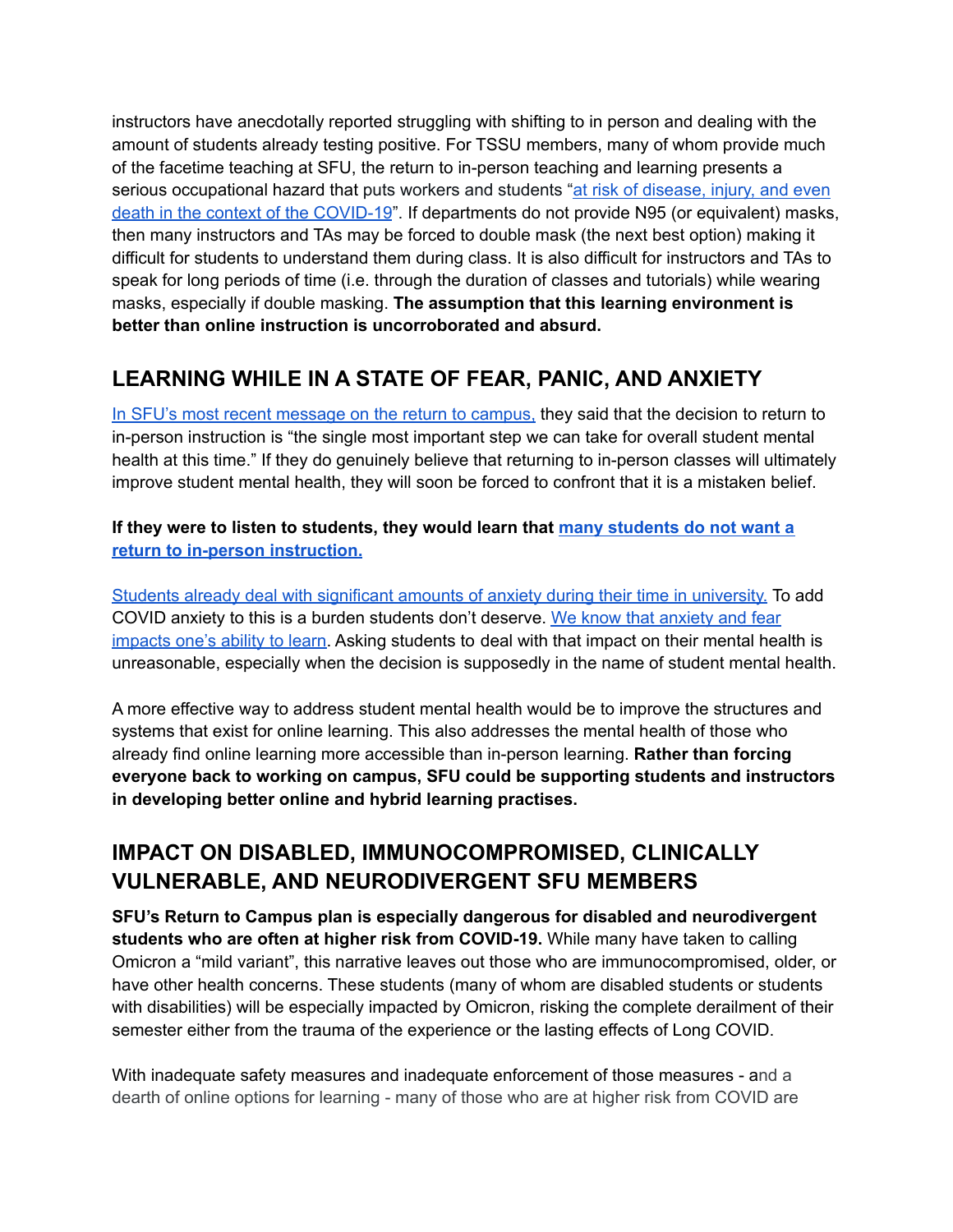being forced not to participate in classes, campus life, and the campus community. This experience is ostracising and disruptive to their education, future plans, and mental wellbeing. This contradicts SFU's claim that student mental health was the impetus for their decision toward a full return to campus. This is not an unfortunate necessity of COVID—**it is an active choice by SFU to privilege their own economic interests over the education of students with disabilities.**

When SFU speaks on the necessity of a return to campus due to "student mental health", they do not include disabled and neurodivergent students in their assessments. **For those who are disabled, neurodivergent or at higher risk, a return to campus would bring increased anxiety, executive dysfunction, and depression.**

**By focusing on adapting to inevitable sickness rather than trying to prevent it, SFU takes an ableist position that will lead to disastrous consequences for disabled people even outside of the school.** SFU's plan will add additional strain to the already [overwhelmed](https://www.thestar.com/news/canada/2022/01/11/bc-hospital-occupancy-continuing-to-rise.html) health care [system](https://www.thestar.com/news/canada/2022/01/11/bc-hospital-occupancy-continuing-to-rise.html), impacting people unable to get surgeries and treatments for other conditions. SFU's plan will prolong the pandemic and seed the development of a deadlier COVID variant.

Disabled people are also at a higher risk of [experiencing](https://www.npr.org/sections/goatsandsoda/2021/11/18/1055071699/coronavirus-faq-what-is-long-covid-and-what-is-my-risk-of-getting-it) Long COVID symptoms. This is true of even the so-called "mild" COVID that Omicron is believed to be. There are long-haul cases with severe complications that are worse than the acute symptoms during the time of infection. Given other conditions like chronic pain and fatigue, Long COVID could adversely affect these students enormously and make them unable to continue with their education.

However, Long COVID symptoms would be impactful no matter who gets them. Many in the disabled community are calling this a ["Mass-Disabling](https://www.thestar.com/news/gta/2022/01/10/canadians-with-disabilities-fell-through-the-cracks-in-the-pandemic-response-heres-what-needs-to-change-as-omicron-surges.html) Event", because it has made (and will continue to make) a lot more people disabled on a long-term basis. SFU should not be contributing to this Mass-Disabling Event, and given the lack of adequate safety measures, SFU has shown to be unprepared and unwilling to support disabled students on campus, much less the great deal more that will arise from COVID cases.

The SFU Disability and Neurodiversity Alliance, a student-led network of disabled, autistic, neurodivergent, Deaf, mad, chronically ill, and mentally ill SFU community members, has released a [statement](https://bit.ly/3A9H7Bx) opposing the full return to campus with thirteen (13) calls to action.

# **LEADERSHIP IN PROTECTING BROADER VULNERABLE POPULATION**

No student, faculty, or staff needs to be on campus at this time for the university to function, and remote learning and working is possible (as evident in 2020). Requiring a full (and unnecessary) return to campus endangers both the campus community and the greater Metro Vancouver community. Campus community members are not isolated; they have contact with other (sometimes vulnerable) members of the Metro Vancouver community in their homes, other workplaces, and community spaces. If students, faculty, and staff are required to return to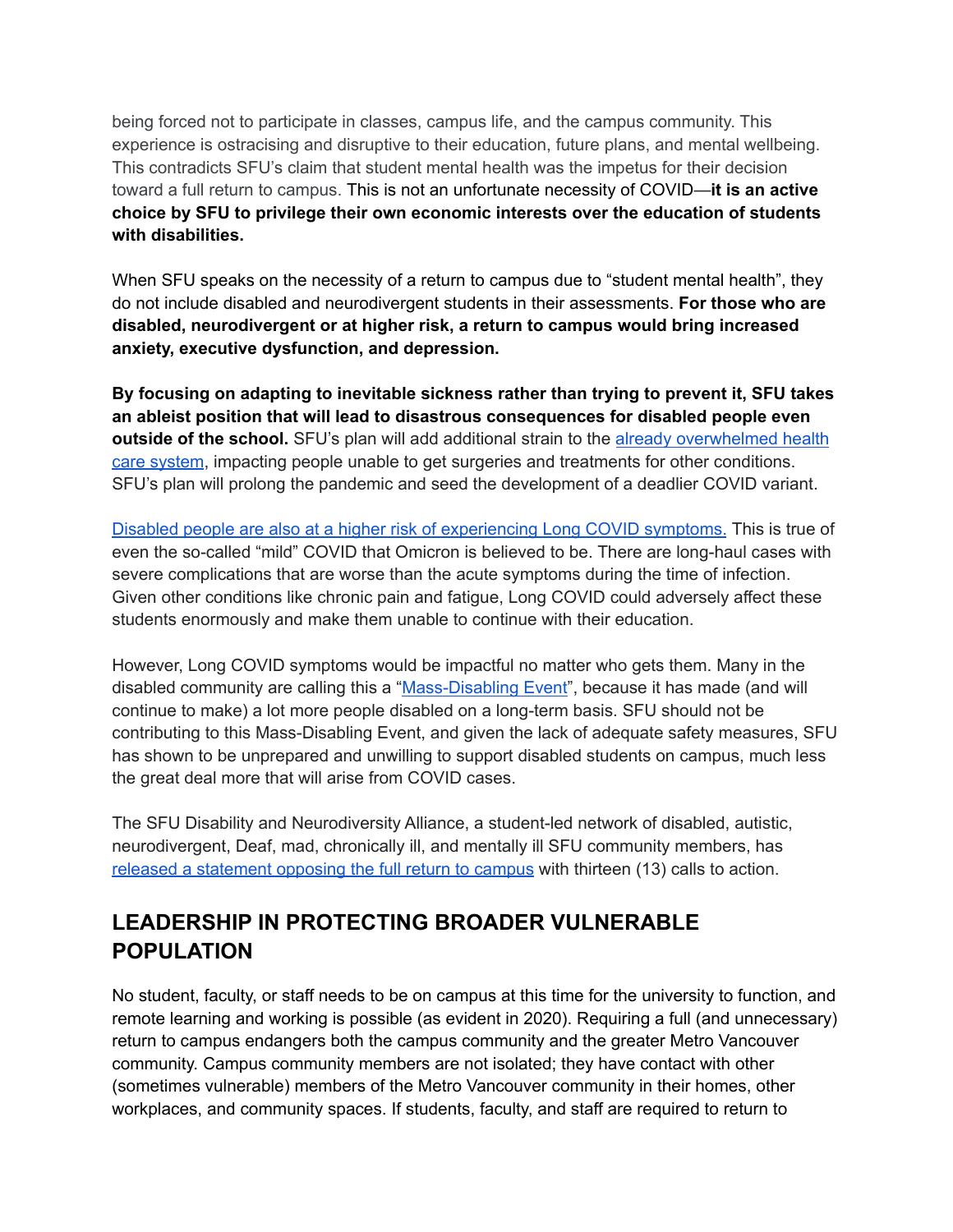campus, they risk infecting other community members, meaning that SFU's policies endanger the entire Metro Vancouver Community as well as the SFU community.

SFU has the opportunity to be a leader in the province and show that it does not want to be an intermediary site of COVID-19 infection spread throughout the broader community via thousands of students and staff. UBC and countless other institutions have used their consultation processes with deans, academic heads and directors, student leadership, and union groups and associations to extend remote learning until [February](https://broadcastemail.ubc.ca/2022/01/12/covid-19-update-on-winter-session-term-2/) 7th and have also [extended](https://www.ubyssey.ca/news/senate-summed-up-jan19/) their add/drop deadline to this date. UBC has also stated that the re-opening of the university will be dependent on virus data and spread. Furthermore, UBC's own medical school has extended their remote learning until the end of February.

**Meanwhile, the SFU administration has made its decision to return to full in-person instruction without consultation with students and vulnerable community members.** Representative groups such as the Simon Fraser Student Society (SFSS), Teaching Support Staff Union (TSSU), and Graduate Student Society (GSS) have **all not been formally consulted.** SFU has continued to carry out **performative actions** in times of unrest, despite consistently preaching that they are incorporating equity, diversity, and inclusion practises. Consultations on decision-making for broader issues have rarely been carried out by SFU and this return to campus is another demonstration of this **lack of community engagement and response to community needs**.

In response, campus groups have taken it upon themselves to survey the student body. A joint student slate under the SFU Senate found that as of January 9, 2022, [47.04%](https://drive.google.com/drive/folders/1ABfL1Bb9TiId2UsXnBLs2hUhBkNJzb_w) of student [respondents](https://drive.google.com/drive/folders/1ABfL1Bb9TiId2UsXnBLs2hUhBkNJzb_w) supported the idea of a completely online semester, while 38.67% did not. A survey by the SFSS found that...

Further, a petition by individual students gained over 4200 [signatures](https://www.change.org/p/simon-fraser-university-continue-remote-classes-at-sfu-in-spring-2022) in a week, advocating for a continuation of remote classes. **This enormous dissent is indicative of SFU's approach as unsafe, inadequate, and inequitable.** A more balanced approach is required of SFU, one that considers the diverse needs of the SFU community through broad, comprehensive consultation and prioritisation of perspectives that have been, and still are, marginalised by university systems.

# **THE NEED FOR ACCESSIBLE, FLEXIBLE LEARNING**

#### **Remote and hybrid learning has brought about many accessible teaching practises that SFU has never widely implemented:**

- Free Zoom captioning has provided **improved universal access** for Deaf and Hard of Hearing students, students with auditory processing disorder, students who speak English as an additional language, and other students facing communication barriers.
- Lecture recordings Lecture recordings allow students to structure their learning in the way most helpful for them, even if it differs from the majority. They also allow for students to better plan around medical appointments, familial obligations, and prolonged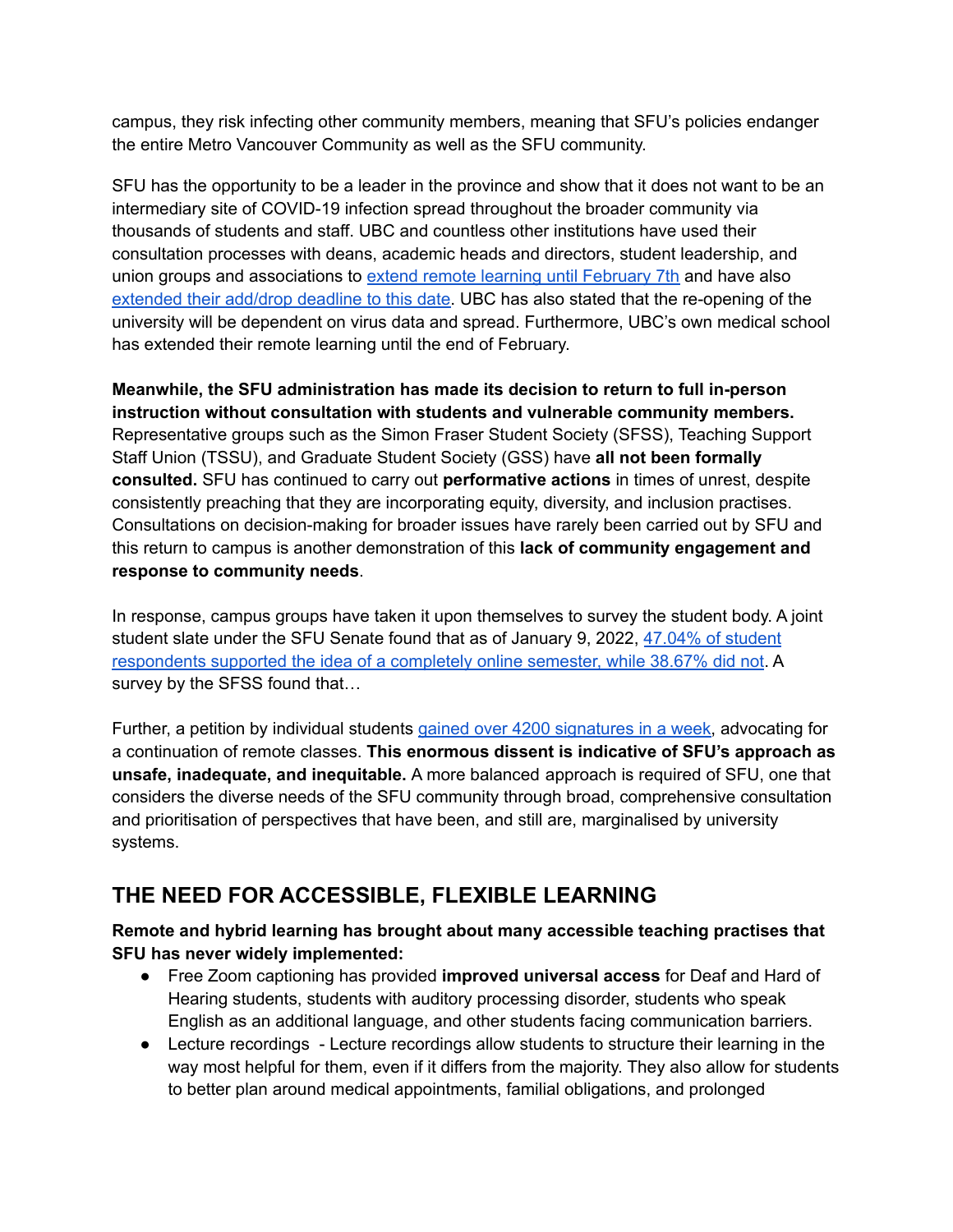illnesses. Live-streamed lectures allow for reduced infection with all illnesses, and for a safer environment for those who do attend in-person and may have a weakened immune system. (see **[Accessible](https://sfss.ca/wp-content/uploads/2021/09/Accessible-Course-Practices-Campaign-letter-.pdf) Course Practices Campaign**)

- Live-streamed lectures allow students and instructors to stay home when sick
- Schedules incorporating both structure and flexibility particularly for hybrid classes
- Mid-term exams being done online decreases the risk for TAs who must monitor an in-person exam, as well as professors who may not experience a full class if offering hybrid options.
- Extension of add/drop deadlines to mid-February have become an accommodation for many Universities such as UBC
- Because many students will be stuck across the world, hybrid and remote learning options have provided students with the ability to keep up with classes.
- Graduate and undergraduate students with children are also able to take care of their children if they get sick without missing courses and in turn, avoid spreading omicron to other individuals.

While we understand that not every student can learn effectively in an online environment, for equitable access to education, **remote/hybrid options must be made available for the numerous students only able to learn through online instruction at this time.**

**The pandemic is hardly over.** BC is still in the throes of the Omicron wave, with case [counts](https://www.cbc.ca/news/canada/british-columbia/bc-covid19-hospitalizations-jan-19-1.6320559) only just peaking and [hospitalizations](https://www.cbc.ca/news/canada/british-columbia/bc-covid19-hospitalizations-jan-19-1.6320559) projected to rise in the coming weeks. The continued spread and impact of COVID have led to doctors continuing to warn that is not the [time](https://bc.ctvnews.ca/we-can-t-abandon-any-precautions-b-c-physician-on-staying-the-course-amid-omicron-wave-1.5745035) to "abandon any [precautions."](https://bc.ctvnews.ca/we-can-t-abandon-any-precautions-b-c-physician-on-staying-the-course-amid-omicron-wave-1.5745035) **SFU community members and their close contacts at most risk of adverse COVID outcomes need online options in the interim** until transmission and hospitalizations fall far from their record-breaking highs.

**Online and hybrid courses allow the flexibility for learning and teaching to continue**, even on the relatively high likelihood that students and instructors contract COVID. It is crucial that online options for all courses are available to not penalise those that are needing to self-isolate, allow less class disruption when students/instructors fall ill, and ensure that disabled and clinically vulnerable students/instructors do not have to compromise their health for their education and careers.

**A balanced and equitable approach accounting for the diverse needs of the SFU community** would mandate a mix of hybrid classes, in-person classes, and expanded options for online/remote learning. To ensure faculty and teaching staff have adequate support to provide accessible, flexible learning options, SFU should invest in technical assistance, guidance, and resources.

As communities and organisations across Canada rally behind a just [recovery](https://justrecoveryforall.ca/) for all, **we call on SFU to continuously retain the accessible practises originally brought about during the pandemic and put** *all* **of our community's health first.**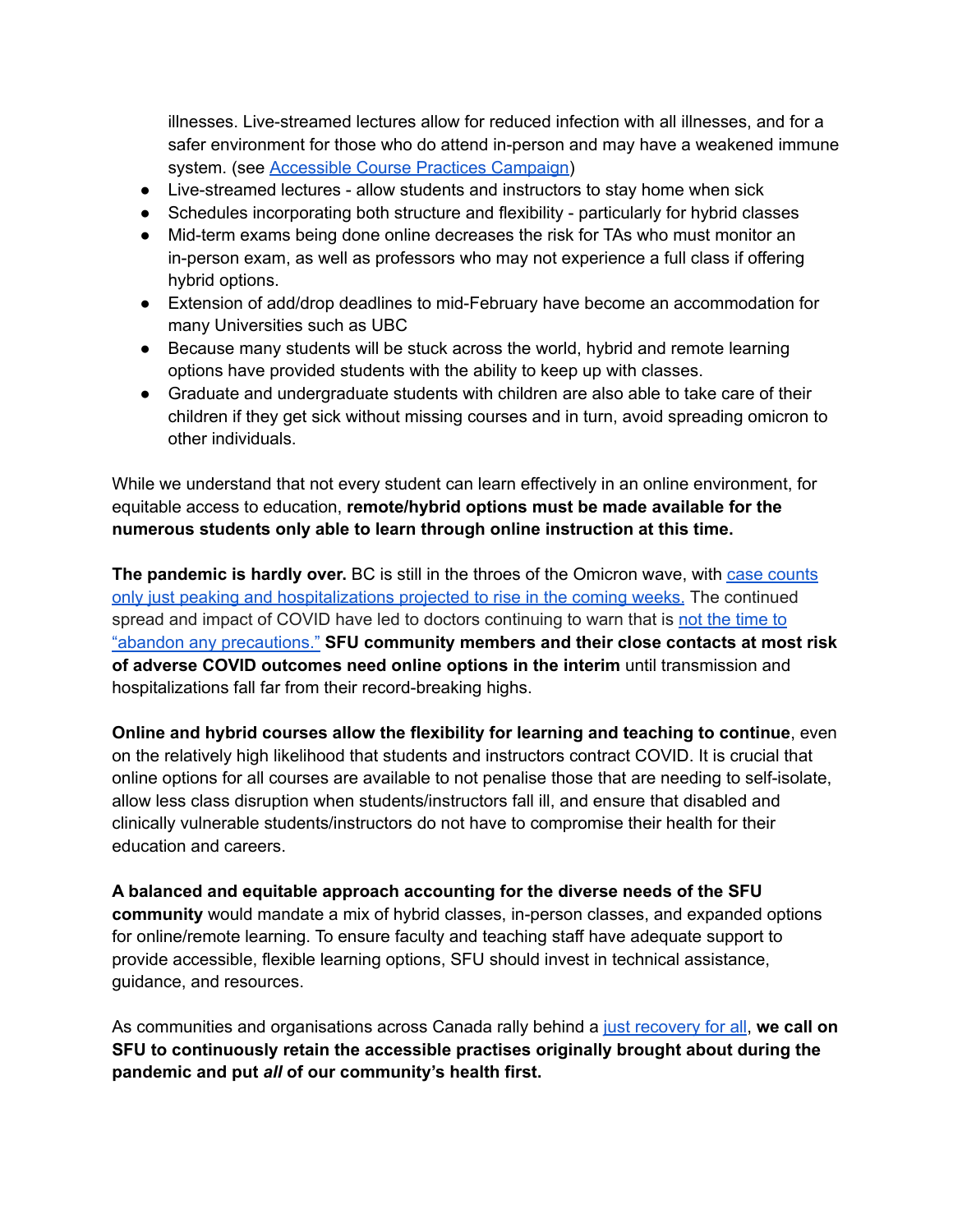## **OUR DEMANDS**

The undersigned SFU campus groups, and individual and organisational supporters, call on SFU to:

#### **1. IMMEDIATELY DELAY A FULL RETURN TO IN-PERSON CLASSES**

- Delay a full return to in-person classes until 1) two weeks after 90% of SFU community members have received their third vaccine shots and 2) transmission rates are low; and
- Expand distance education, hybrid, and remote course offerings to provide online options for all courses.

### **2. STRENGTHEN ON-CAMPUS SAFETY MEASURES**

- Obtain and distribute N95, KN95, and KF94 masks on all campuses, or otherwise provide a reputable supply source from which students, faculty, and staff may purchase;
- Ensure all open rooms meet **ASHRAE [standards](https://www.ashrae.org/file%20library/technical%20resources/covid-19/core-recommendations-for-reducing-airborne-infectious-aerosol-exposure.pdf)** for ventilation and immediately close all classrooms that are not equipped with Merv 13 filters or better;
- Reduce ventilation load by restricting class sizes to permit adequate physical distancing of at least 2 metres per person, or 50% reduced capacity, whichever is the smaller, taking into account ventilation status and class duration;
- Urge faculty to allow Teaching Assistants and Sessional Instructors to hold office hours online for the entirety of the semester;
- Provide comprehensive education and communication on the differing levels of benefit and best practises of using medical, non-medical, and cloth masks;
- Obtain and distribute rapid tests kits; and
- Open on-campus COVID testing and vaccination clinics.

### **3. PROVIDE COMPREHENSIVE AND TIMELY COMMUNICATION**

- **●** Provide at least 3-4 weeks notice on course delivery formats to allow adequate time for students and instructors to plan and adjust accordingly; and
- **●** Communicate a wide variety of options, resources, and supports alongside any decision to remain online or in-person**.**

### **4. EXPAND STUDENT FINANCIAL AID AND SUPPORT**

- Provide bursaries for students facing barriers to technology (especially incoming students) and students impacted by COVID in their families and households;
- Expand library loans of laptops and other electronic devices for learning;
- Reduce Residence fees for January and February;
- Allow students to be released early from their Residence contracts;
- Provide refunds for parking passes purchased for this semester or academic year;
- Extend course withdrawal, refund, and tuition and fee payment deadlines;
- Reinstate the [Elective](https://www.sfu.ca/students/support/academic-policies-and-procedures/elective-grade-sys.html) Grade System for the Spring 2022 semester;
- Expand mental health supports for students; and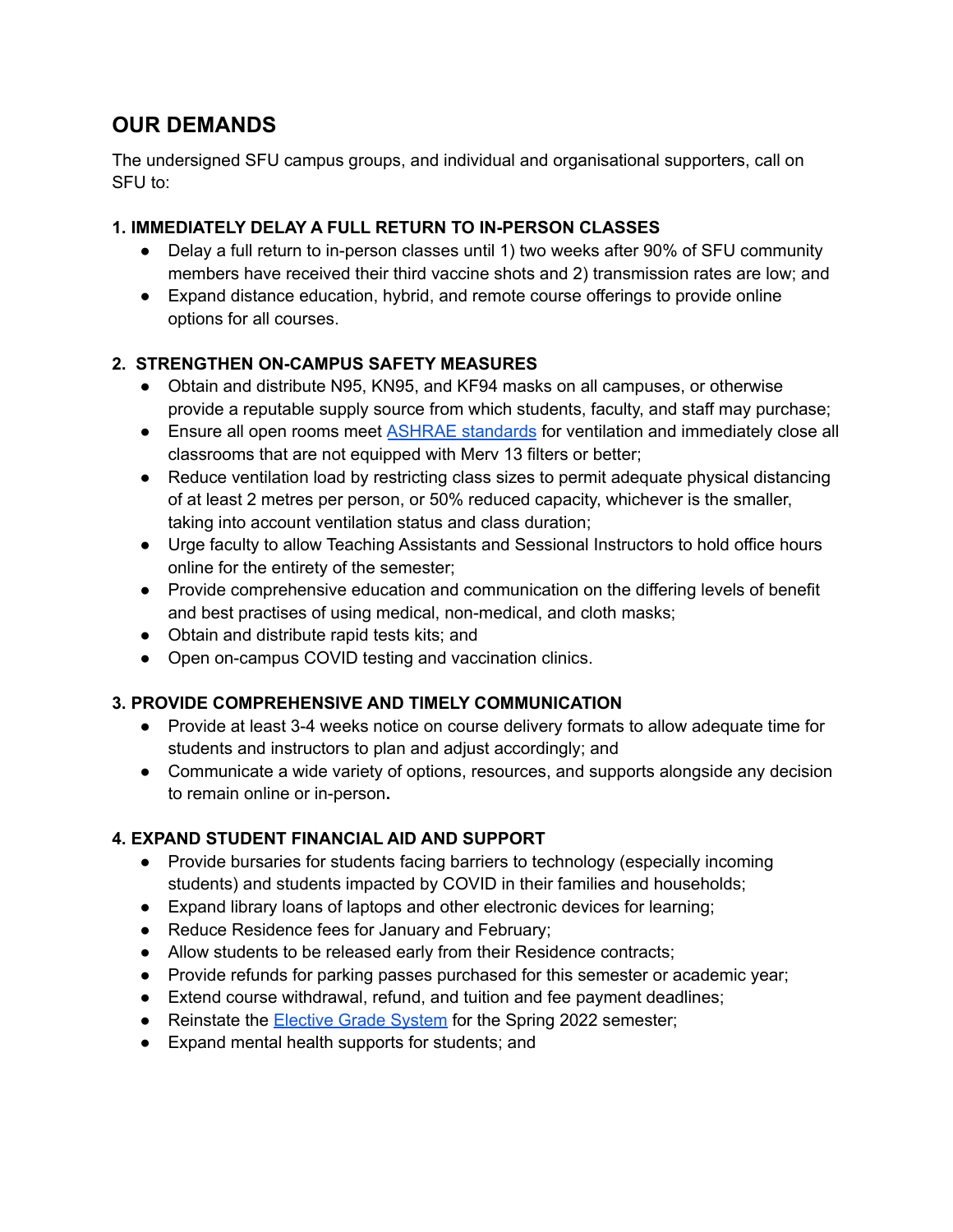● Ensure that students are given academic accommodations for assignments and exams if they fall ill, without the need for a positive test result, given the current barriers to timely adequate testing and healthcare appointments.

### **5. SUPPORT AND ASSIST INSTRUCTORS IN PROVIDING ACCESSIBLE AND FLEXIBLE COURSE DELIVERY**

- Provide technology and increased IT support for live streaming, captioning, and recording lectures;
- Train instructors in understanding accessibility and universal design practises in pedagogy; and
- Urge instructors to include various forms of virtual engagement (e.g. posting on Canvas discussion board) as class participation and avoid penalising students for missing in-person classes.

### **6. IMMEDIATELY INITIATE AND ACT ON A BROAD CONSULTATION WITH STUDENTS, FACULTY, STAFF, AND THE WIDER SFU COMMUNITY**

- **●** Ensure the consultation is accessible through broad timely invitations, live streaming and videoconferencing, multiple written and oral avenues of feedback, and accessible materials;
- Specifically consult SFU student, instructor, and staff representative organisations publicly and without the use of committees that only end up exhausting consultants;
- **●** Prioritise the voices of community members who have been historically and continue to be marginalised and their representative groups, including disabled and neurodivergent students, BIPOC/PGM (People of the Global Majority) students, 2SLGBTQIA+ students, international students, students who are parents, students who are essential workers, janitorial staff, and those in high-risk groups for adverse COVID outcomes, to ensure follow-through on EDI commitments;
- **●** Publicise findings widely in accessible formats; and
- **●** Commit to changing and adapting policy to meet the diverse concerns and needs expressed through consultation.